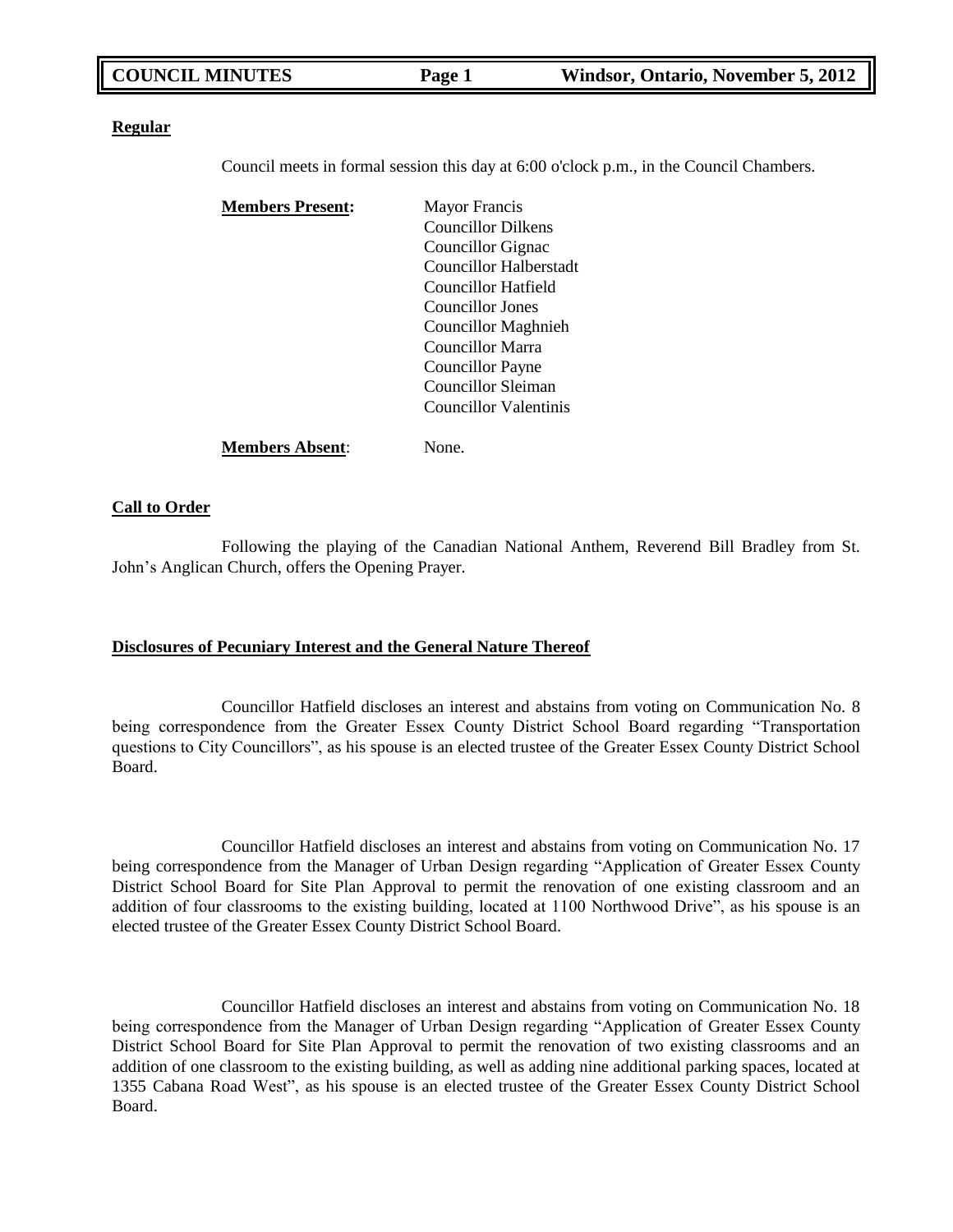### **COUNCIL MINUTES Page 2** November 5, 2012

Councillor Hatfield discloses an interest and abstains from voting on Communication No. 19 being correspondence from the Manager of Urban Design regarding "Application of Greater Essex County District School Board for Site Plan Approval to permit the renovation of two existing classrooms and an addition of two classrooms to the existing building, located at 620 Cabana Road East", as his spouse is an elected trustee of the Greater Essex County District School Board.

Councillor Hatfield discloses an interest and abstains from voting on Report No. 119 of the Social Development, Health & Culture Standing Committee regarding "Service Agreement with Greater Essex County District School Board", as his spouse is an elected trustee of the Greater Essex County District School Board.

Councillor Payne discloses an interest and abstains from voting on Communication No. 7 being correspondence from the Ontario Municipal Board regarding "Decision/Order of the Board regarding the Sandwich Heritage Conservation District Study", due to his involvement in the BUHDAG Application to quash certain by-laws related to the boarded-up-houses west of the Ambassador Bridge.

Councillor Payne discloses an interest and abstains from voting on Communication No. 23 being correspondence from the City Solicitor regarding "Canadian Transit Company and Payne and Leigh Motions for leave of Appeal Cost Award and Status of the OMB and Court Challenges to By-laws affecting Olde Sandwich Towne", due to his involvement in the BUHDAG Application to quash certain by-laws related to the boarded-up-houses west of the Ambassador Bridge.

Councillor Maghnieh discloses an interest and abstains from voting on Item No. 2 being the report of the City Solicitor regarding "Former Immaculate Conception Catholic Elementary School 707-735 Tuscarora Street – Available for Purchase or Lease", as he was employed at the School Board at the time this file was active.

Councillor Maghnieh discloses an interest and abstains from voting on Item No. 7 being the report of the City Solicitor regarding "Former St. Alexander Catholic Elementary School 5305 Adstoll Avenue – Available for Purchase or Lease", as he was employed at the School Board at the time this file was active.

#### **Minutes**

Moved by Councillor Valentinis, seconded by Councillor Dilkens, That the Minutes of the regular meeting of Council held October 15, 2012, **BE ADOPTED** as presented. Carried.

#### **Notice of Proclamations**

United Church of Canada Downtown Mission Month – November 1-30, 2012 English as a Second Language Week – November 4-10, 2012 John Sheardown Day – November 10, 2012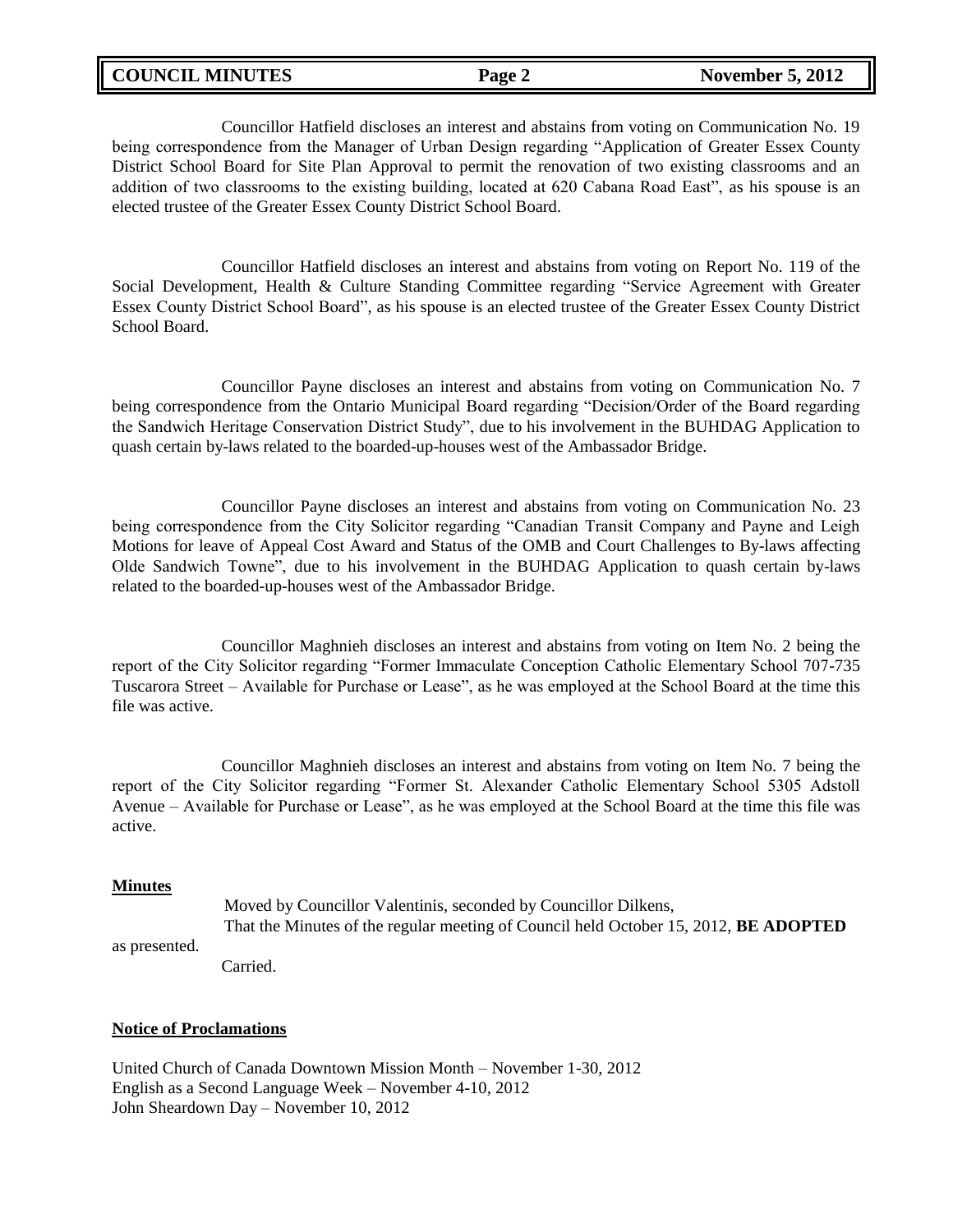## **COUNCIL MINUTES Page 3** November 5, 2012

#### **Committee of the Whole**

Moved by Councillor Gignac, seconded by Councillor Halberstadt,

That Council do now rise and move into Committee of the Whole with the Mayor presiding for the purpose of dealing with:

- (a) communication items;
- (b) consent agenda;
- (c) hearing requests for deferrals or referrals of any items of business;
- (d) hearing presentations and delegations;
- (e) consideration of business items;
- (f) consideration of Committee reports:
	- (i) **Report of Special In-Camera Meeting or other Committee as may be held prior to Council** (if scheduled); and

(g) consideration of by-laws 106-2012 and 159-2012 through 169-2012 (inclusive). Carried.

### **Communications**

Chair.

Mayor Francis leaves the meeting at 6:10 o'clock p.m., and Councillor Dilkens assumes the

Mayor Francis returns to the meeting at 6:13 o"clock p.m., and Councillor Dilkens returns to his seat at the Council table.

Moved by Councillor Hatfield, seconded by Councillor Jones,

**M458–2012** That the following Communication Items 1 to 9 and 11 to 25 inclusive, as set forth in the Council Agenda **BE REFERRED** as noted except Communication No. 10 which is dealt with as follows:

### **Communication No. 10:**

Moved by Councillor Hatfield, seconded by Councillor Jones,

**M459-2012** That the correspondence dated November 5, 2012 regarding "OLG Horse Rally at Royal Winter Fair November 10 at 10 am", **BE RECEIVED** and further, that Council **SUPPORT** their efforts to raise awareness of the Rally on November 10, 2012 at 10:00 o'clock a.m. at the Royal Winter Fair's main gate to fight for the horse racing industry.

Carried.

| <b>Item</b>    | <b>From</b>              | <b>Description</b>                                                      |  |
|----------------|--------------------------|-------------------------------------------------------------------------|--|
|                |                          | Memorandum from The Honourable Bob Chiarelli regarding Federal          |  |
|                |                          | Long-Term Infrastructure Plan.                                          |  |
|                | Ministry of              | <b>City Engineer</b>                                                    |  |
|                | Infrastructure           | <b>Chief Financial Officer &amp; City Treasurer</b>                     |  |
|                |                          | Note & File                                                             |  |
|                |                          | <b>GF2012</b>                                                           |  |
|                |                          | Statement regarding the horse racing industry and Final Report from the |  |
| $\overline{2}$ | Minister of Agriculture, | horse racing industry transition panel.                                 |  |
|                | Food and Rural Affairs   | <b>Note &amp;File</b>                                                   |  |
|                |                          | MB/10895                                                                |  |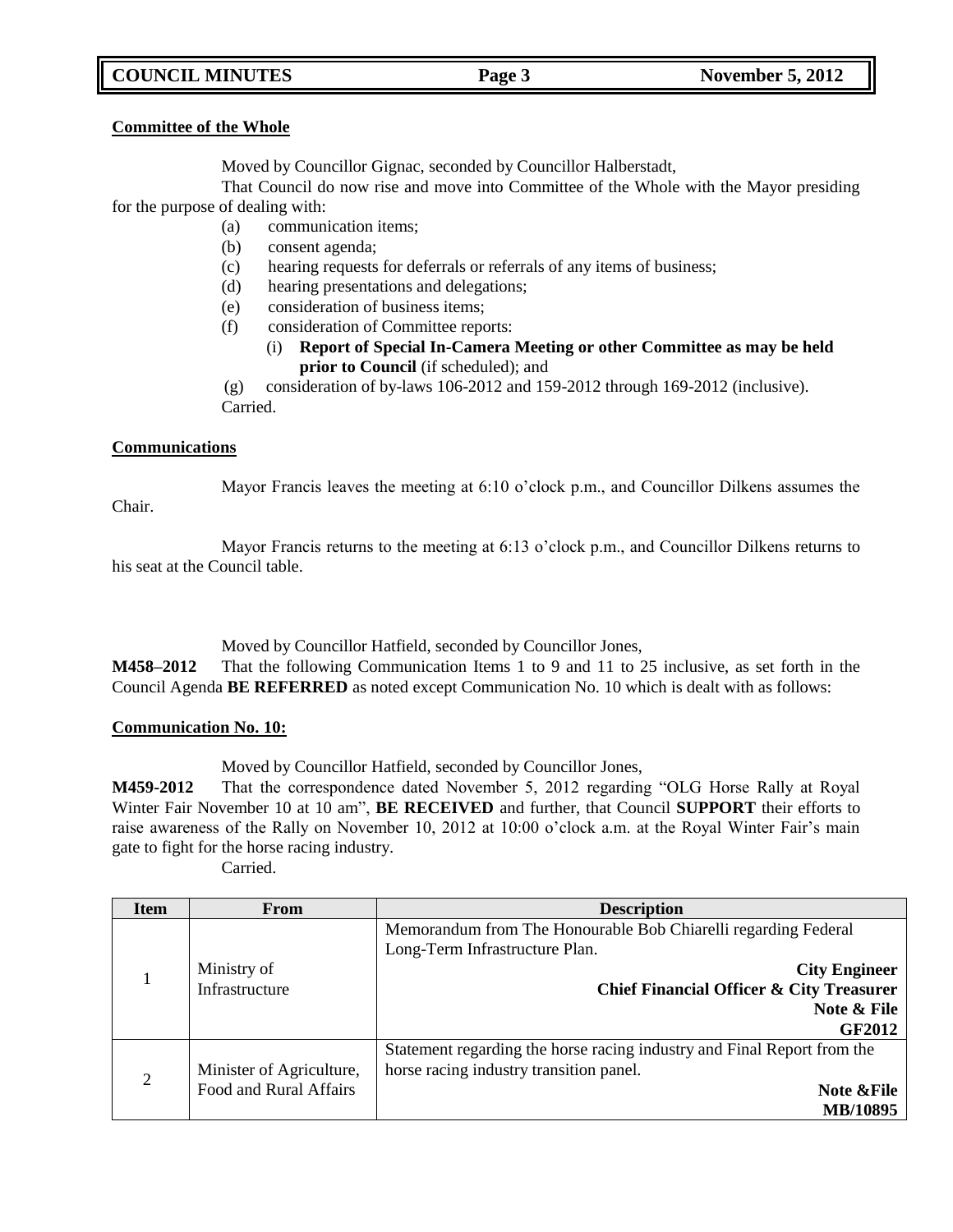**COUNCIL MINUTES Page 4** November 5, 2012

|                | Association of                | Local Improvement Charges Regulation Amended.                               |
|----------------|-------------------------------|-----------------------------------------------------------------------------|
| 3              | Municipalities of             | <b>City Engineer</b>                                                        |
|                | Ontario (AMO)                 | <b>Chief Financial Officer &amp; City Treasurer</b>                         |
|                |                               | <b>MMA2012</b>                                                              |
|                |                               | AMO Response to the Proposed Amendments to the Integrated                   |
|                |                               | Accessibility Standard (IAS) O. Reg. 191/11 Concerning the Design of        |
|                |                               | Public Spaces (Built Environment Accessibility Standard) as Posted on       |
|                | Association of                | the Regulatory Registry.                                                    |
| $\overline{4}$ | Municipalities of             | <b>City Engineer</b><br>Diversity & Accessibility Officer                   |
|                | Ontario (AMO)                 | <b>Executive Director, Recreation &amp; Culture</b>                         |
|                |                               | <b>Executive Director of Parks &amp; Facilities</b>                         |
|                |                               | Note & File                                                                 |
|                |                               | <b>MMA2012</b>                                                              |
|                |                               | The Commission for the Review of Social Assistance in Ontario               |
|                | Association of                | Releases Its Report "Brighter Prospects: Transforming Social                |
| 5              | Municipalities of             | Assistance in Ontario".                                                     |
|                | Ontario (AMO)                 | <b>Community Development &amp; Health Commissioner</b>                      |
|                |                               | Note & File                                                                 |
|                |                               | <b>MMA2012</b>                                                              |
|                | Association of                | The Navigation Protection Act - Welcomed Changes.                           |
| 6              | Municipalities of             | <b>City Engineer</b><br>Note & File                                         |
|                | Ontario (AMO)                 | <b>MMA2012</b>                                                              |
|                |                               | Decision/Order of the Board regarding the Sandwich Heritage                 |
|                |                               | <b>Conservation District Study.</b>                                         |
|                |                               | <b>City Planner</b>                                                         |
|                | Ontario Municipal<br>Board    | <b>Chief Building Official</b>                                              |
| $\tau$         |                               | <b>City Solicitor</b>                                                       |
|                |                               | <b>Zoning Clerk</b>                                                         |
|                |                               | Note & File                                                                 |
|                |                               | Z/8581                                                                      |
|                | <b>Greater Essex County</b>   | Transportation questions to City Councillors.                               |
| 8              | <b>District School Board</b>  | Note & File                                                                 |
|                |                               | <b>ME2012</b><br>Nominations for Ontario Junior Citizen of the Year Awards. |
|                |                               | <b>Executive Director of Recreation</b>                                     |
| $\mathbf{9}$   | <b>Ontario Community</b>      | <b>Community Development &amp; Health Commissioner</b>                      |
|                | <b>Newspapers Association</b> | Note & File                                                                 |
|                |                               | <b>APR2012</b>                                                              |
|                |                               | Request to pass a resolution supporting awareness of the OLG Horse          |
| 10             | Nicole Albano                 | Rally to be held November 10, 2012 at the Royal Winter Fair.                |
|                |                               | <b>COUNCIL DIRECTION REQUESTED</b>                                          |
|                |                               | MB/10895                                                                    |
|                | <b>Family Aquatic</b>         | Minutes of the Family Aquatic Complex Steering Committee of its             |
| 11             | <b>Complex Steering</b>       | meeting held September 26, 2012.                                            |
|                | Committee                     | Note & File                                                                 |
|                |                               | <b>SR/11026</b>                                                             |
|                | Downtown Windsor              | Downtown Windsor BIA launches campaign to save the Detroit<br>Fireworks.    |
| 12             | <b>Business Improvement</b>   | Note & File                                                                 |
|                | Area (DWBIA)                  | <b>APR2012</b>                                                              |
|                |                               |                                                                             |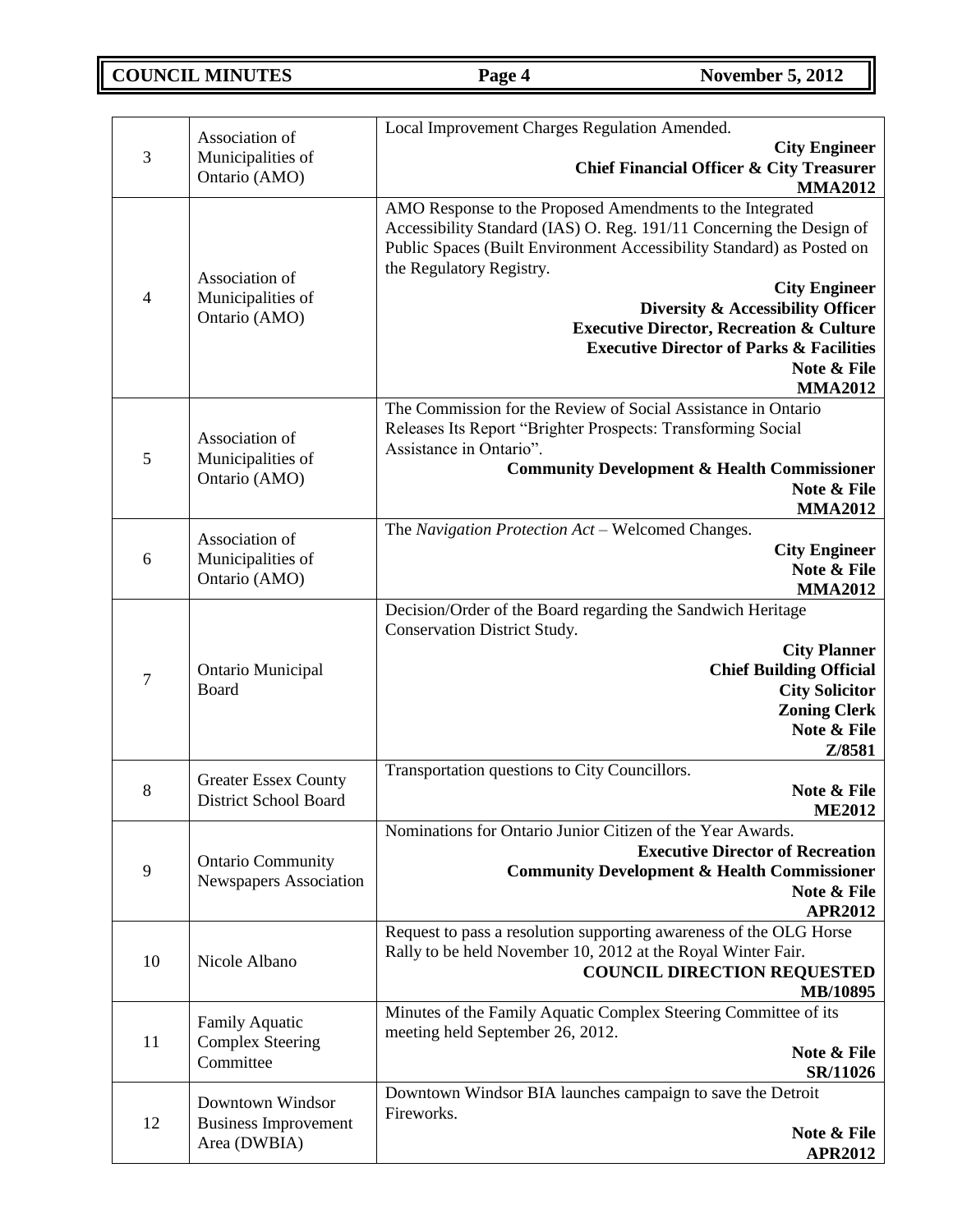**COUNCIL MINUTES Page 5** November 5, 2012

| 13 | Manager of Urban<br>Design     | Application of Farrow Realty Inc. for Site Plan Approval to permit an<br>industrial warehouse located at 1908 Ambassador Drive.<br>Note & File<br>ZS/11585                                                                                                |
|----|--------------------------------|-----------------------------------------------------------------------------------------------------------------------------------------------------------------------------------------------------------------------------------------------------------|
| 14 | Manager of Urban<br>Design     | Application of University of Windsor for Site Plan Approval to permit a<br>new one storey addition and demolition of two storey building while<br>preserving partial heritage facades located at 40 & 44 University<br>Avenue East.<br>Note & File        |
|    |                                | ZS/11587                                                                                                                                                                                                                                                  |
| 15 | Manager of Urban<br>Design     | Application of University of Windsor for Site Plan Approval to permit a<br>new addition and partial demolition of two storey building while<br>preserving heritage building envelope, located at 37 University Avenue<br>East.                            |
|    |                                | Note & File<br>ZS/11588                                                                                                                                                                                                                                   |
| 16 | Manager of Urban<br>Design     | Application of University of Windsor for Site Plan Approval to permit<br>the demolition of three storey building while preserving partial heritage<br>facade and a new four storey building located at 167 Ferry Street.<br>Note & File<br>ZS/11589       |
| 17 | Manager of Urban<br>Design     | Application of Greater Essex County District School Board for Site<br>Plan Approval to permit the renovation of one existing classroom and<br>an addition of four classrooms to the existing building, located at 1100<br>Northwood Drive.<br>Note & File |
|    |                                | ZS/9477<br>Application of Greater Essex County District School Board for Site                                                                                                                                                                             |
| 18 | Manager of Urban<br>Design     | Plan Approval to permit the renovation of two existing classrooms and<br>an addition of one classroom to the existing building, as well as adding<br>nine additional parking spaces, located at 1355 Cabana Road West.                                    |
|    |                                | Note & File<br>ZS/10798                                                                                                                                                                                                                                   |
| 19 | Manager of Urban<br>Design     | Application of Greater Essex County District School Board for Site<br>Plan Approval to permit the renovation of two existing classrooms and<br>an addition of two classrooms to the existing building, located at 620<br>Cabana Road East.                |
|    |                                | Note & File<br>ZS/11502                                                                                                                                                                                                                                   |
| 20 | <b>Chief Financial Officer</b> | Windsor Canada Utilities $-4$ <sup>th</sup> Quarter 2011 Financial Statements and<br>1 <sup>st</sup> Quarter 2012 Financial Statements.                                                                                                                   |
|    |                                | Note & File<br><b>MU2012</b>                                                                                                                                                                                                                              |
| 21 | <b>Chief Financial Officer</b> | Your Quick Gateway - Financial Statements of Year-Ended December<br>31, 2011 and $1st$ Quarter and $2nd$ Quarter 2012 Financial Statements.<br>Note & File<br>APM/9795                                                                                    |
|    |                                | <b>MPAC</b> Reassessments.                                                                                                                                                                                                                                |
| 22 | <b>Chief Financial Officer</b> | Note & File<br><b>ACEA/9177</b>                                                                                                                                                                                                                           |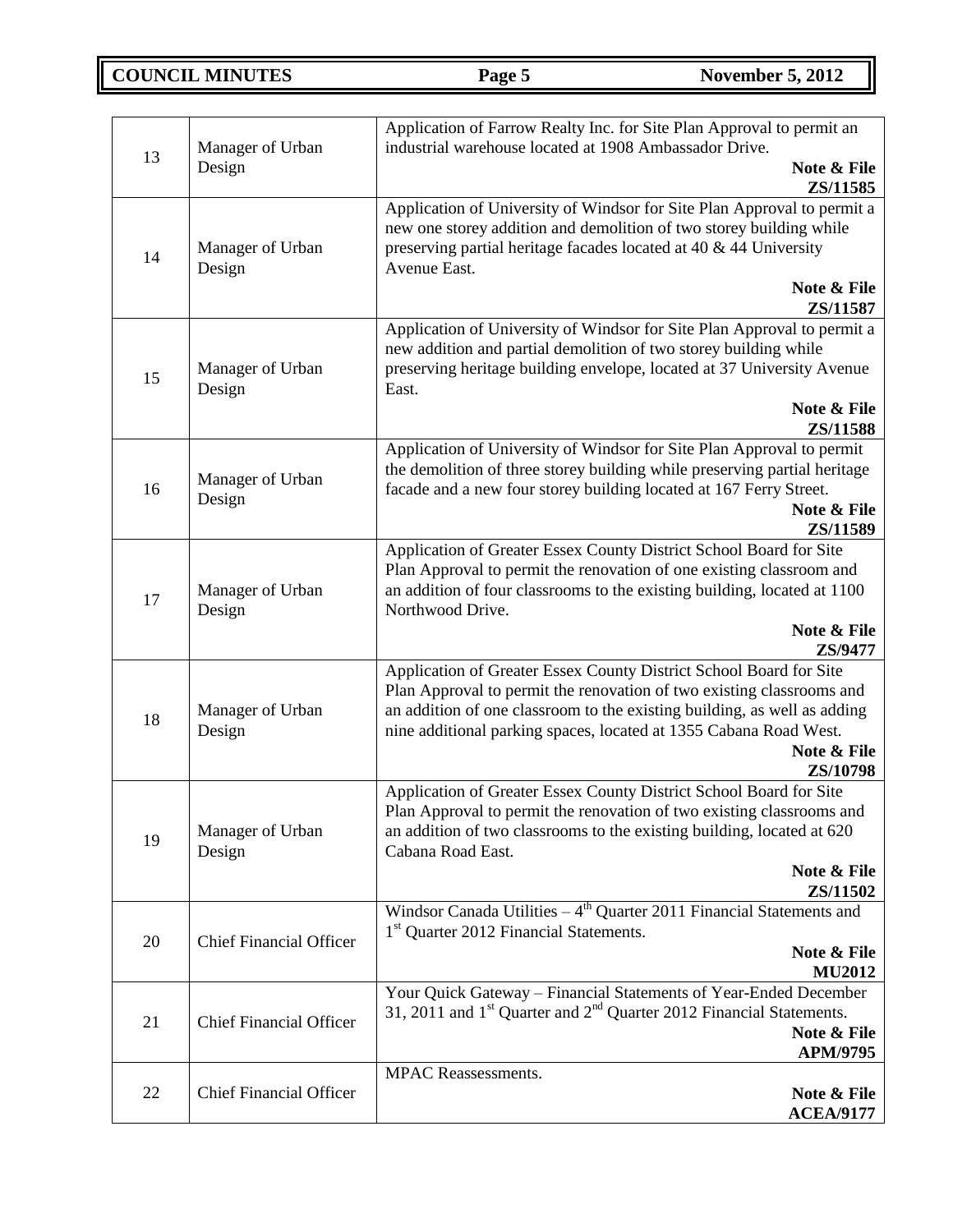**COUNCIL MINUTES Page 6** November 5, 2012

| 23 | <b>City Solicitor</b> | Canadian Transit Company and Payne and Leigh Motions for Leave to<br>Appeal Cost Award and Status of the OMB and Court Challenges to<br>By-Laws Affecting Olde Sandwich Towne. |  |
|----|-----------------------|--------------------------------------------------------------------------------------------------------------------------------------------------------------------------------|--|
|    |                       | Note & File<br>Z/8585                                                                                                                                                          |  |
| 24 | City Engineer         | Parking Garage 1 Restoration – Tender 93-12.<br>Note & File<br>SW/10445                                                                                                        |  |
| 25 | City Engineer         | New Federal Wastewater Systems Effluent Regulations.<br>Note & File<br>EI2012                                                                                                  |  |

Carried.

Councillor Hatfield discloses an interest and abstains from voting on Communication Nos. 8,

17, 18 and 19.

Councillor Payne discloses an interest and abstains from voting on Communication Nos. 7 and 23.

### **Consent Agenda**

Moved by Councillor Maghnieh, seconded by Councillor Marra,

That the following Consent Agenda and the recommendations contained in the administrative reports **BE APPROVED** as amended:

- Item 1 Canterbury Eldercollege Course on Municipal Administration and Management
- Item 2 Former Immaculate Conception Catholic Elementary School, 707-735 Tuscarora Street Available for purchase or lease
- Item 3 Amendment to Council Resolution CR71/2012
- Item 6 Photocopier Lease
- Item 7 Former St. Alexander Catholic Elementary School, 5305 Adstoll Avenue Available for purchase or lease
- Item 9 A Provisional By-law for Bank Improvements along McKee Creek east of Sandwich Street

#### **Consent Committee Reports**

| <b>Planning &amp; Economic Development Standing Committee</b> |               |                                                                                 |  |  |
|---------------------------------------------------------------|---------------|---------------------------------------------------------------------------------|--|--|
| No.                                                           |               | <b>Description</b>                                                              |  |  |
| $\mathbf{I}$                                                  | Report No. 90 | Official Plan Amendment No. 89 – Section 11.7 Site Plan Control                 |  |  |
| 2                                                             | Report No. 91 | Report No. 312 of the Windsor Heritage Committee – Quadruplex, 534 and 536      |  |  |
|                                                               |               | Kildare Road, Amend Heritage Designation                                        |  |  |
| 3                                                             | Report No. 92 | Report No. 313 of the Windsor Heritage Committee (Windsor Municipal Heritage    |  |  |
|                                                               |               | Register – Add and Remove Listings)                                             |  |  |
| 4                                                             | Report No. 93 | Minutes of the Windsor Heritage Committee meeting held September 12, 2012       |  |  |
| 5                                                             | Report No. 94 | Minutes of the Windsor Heritage Committee meeting held June 13, 2012            |  |  |
| 6                                                             | Report No. 95 | Minutes of the Windsor BIA Advisory Committee meeting held June 25, 2012        |  |  |
| 7                                                             | Report No. 96 | Minutes of the International Relations Committee of its meeting held August 30, |  |  |
|                                                               |               | 2012                                                                            |  |  |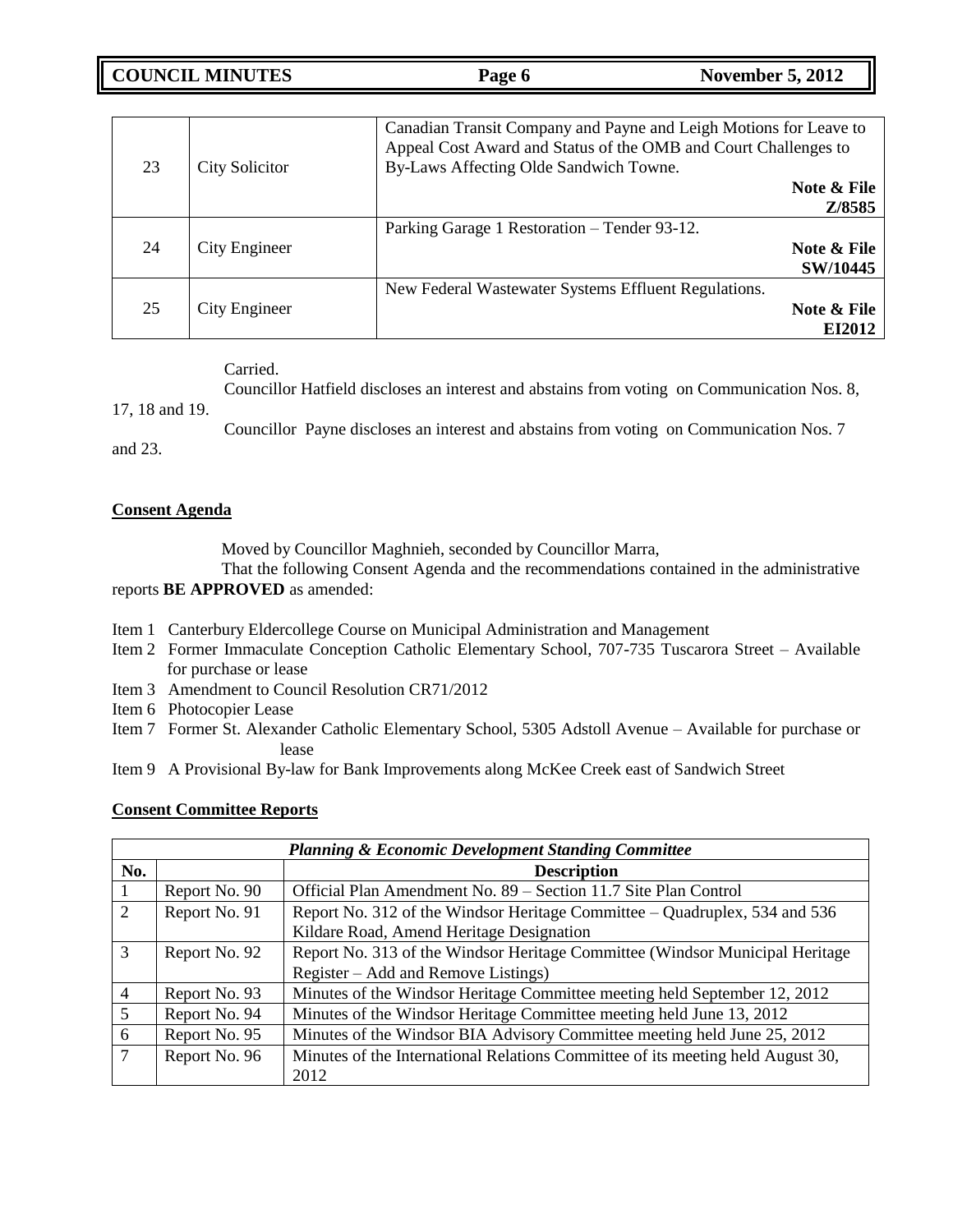**COUNCIL MINUTES Page 7** November 5, 2012

| Social Development, Health & Culture Standing Committee |                |                                                                                 |  |  |
|---------------------------------------------------------|----------------|---------------------------------------------------------------------------------|--|--|
| No.                                                     |                | Description                                                                     |  |  |
|                                                         | Report No. 115 | Update Cultural Web Presence to include a Regional Event calendar               |  |  |
|                                                         | Report No. 118 | Lowe's Community Rink Reno Program                                              |  |  |
| 3                                                       | Report No. 119 | Service Agreement with Greater Essex County District School Board               |  |  |
| 4                                                       | Report No. 120 | Report No. 83 of the Board of Directors, Willistead Manor Inc.                  |  |  |
|                                                         | Report No. 121 | Minutes of the Executive Committee and the Board of Directors, Willistead Manor |  |  |
|                                                         |                | Inc. of its meeting held September 13, 2012                                     |  |  |
| 6                                                       | Report No. 122 | Updated mandate for the Social Development, Health & Culture Standing           |  |  |
|                                                         |                | Committee                                                                       |  |  |

Carried.

Councillor Hatfield discloses an interest and abstains from voting on Report No. 119 of the Social Development, Health & Culture Standing Committee

#### **Deferrals and/or Referrals and Withdrawals**

None.

#### **Presentations & Delegations:**

#### **PRESENTATIONS:**

### **2012 Sparky's Toy Drive Campaign Kick-off**

#### **Windsor Firefighters John McRae and Bob Bailey, and Sparky the Firedog**

Windsor Firefighters John McRae and Bob Bailey, and Sparky the Firedog appear before Council to kick-off the 2012 Sparky"s Toy Drive campaign, stating that over 3000 kids and 1200 families benefited from this initiative last year, and conclude by advising that registration is ongoing through the Salvation Army, Monday through Friday, 10:00 o"clock a.m. to 4:00 o"clock p.m., and that smoke alarm donations would also be accepted and appreciated.

#### **Hiram Walker Riverfront Reclamation Presentation**

### **Jim Stanski, VP of Operations, Hiram Walker & Sons Limited; and Mario Sonego, City Engineer, City of Windsor**

Jim Stanski, VP of Operations, Hiram Walker & Sons Limited; and Mario Sonego, City Engineer, City of Windsor, appear before Council to advise regarding the "Hiram Walker Riverfront Reclamation", including a rationale to discontinue rail service, actions taken including working together with the City of Windsor to minimize costs and utilize resources already scheduled and mobilized, to remove rails/ties and assess land for end use, next steps such as the relocation of the fence and the city to bring in dirt to restore to parkland including grubbing shoreline for view, and conclude by stating that this will allow for reclaiming of more riverfront lands.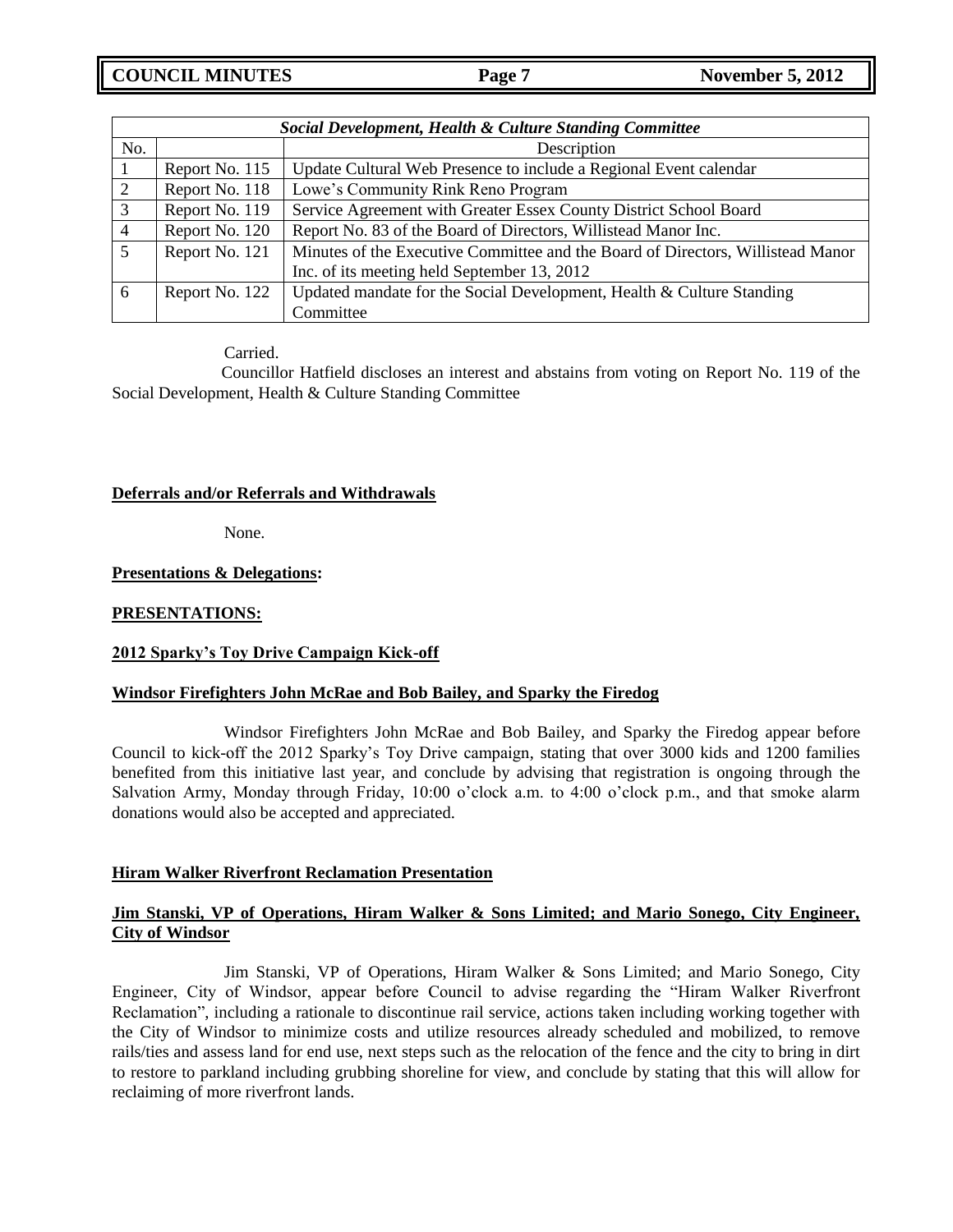Moved by Councillor Jones, seconded by Councillor Valentinis,

**M460-2012** That the presentation by Jim Stanski, VP of Operations, Hiram Walker & Sons Limited; and Mario Sonego, City Engineer, City of Windsor, regarding "Hiram Walker Riverfront Reclamation" **BE RECEIVED**.

Carried.

#### **DELEGATIONS**

the Chair.

### **Report No. 116 of the Social Development, Health & Culture Standing Committee - Update – Two Culture Grant Applications**

#### **David Hanna, Resident of Ward 1**

Mayor Francis leaves the meeting at 7:22 o'clock p.m., and Councillor Valentinis assumes

David Hanna, Resident of Ward 1, appears before Council to express satisfaction with the Grant Ontario 2012 Creative Communities Prosperity Fund Application for the Cultural Mapping Application,

as it embraces "greening" initiatives, which should be further elaborated upon on a go-forward basis.

Mayor Francis returns to the meeting at 7:27 o'clock p.m., and Councillor Valentinis returns to his seat at the Council table.

Moved by Councillor Marra, seconded by Councillor Jones,

**M464-2012** That **Report No. 116 of the Social Development, Health & Culture Standing Committee**  of its meeting held October 10, 2012 regarding "Update – Two Culture Grant Applications" **BE ADOPTED** as presented, as follows:

**THAT** for administration purposes, Council **RATIFY** the Canadian Heritage Department Building Communities through Arts and Culture Funding Application for the Capture of Detroit Funding Application as submitted by community partner WindsorEssex Community Foundation and signed by the CAO due to grant application deadline; and

**THAT** Council **RATIFY** the Grants Ontario 2012 Creative Communities Prosperity Fund Application for the Cultural Mapping Application as submitted and signed by the CAO due to grant application deadline; and further should the application be successful,

**THAT** the Chief Administrative Officer and City Clerk **BE AUTHORIZED** to sign the agreement satisfactory in form to the City Solicitor, in content to the Executive Director of Recreation and Culture, and financial content to the City Treasurer.

Carried.

Councillors Dilkens and Maghnieh were absent from the meeting when the vote was taken on this matter.

Report Number 16154 APR/10206

### **Regular Business Items (for final disposition of these matters see Schedule "A" attached)**

- Item 4 Acquisition of a Fire Investigation Vehicle
- Item 5 Acquisition of Four (4) Aerial Platform Firefighting Apparatus
- Item 8 2013 Budget Update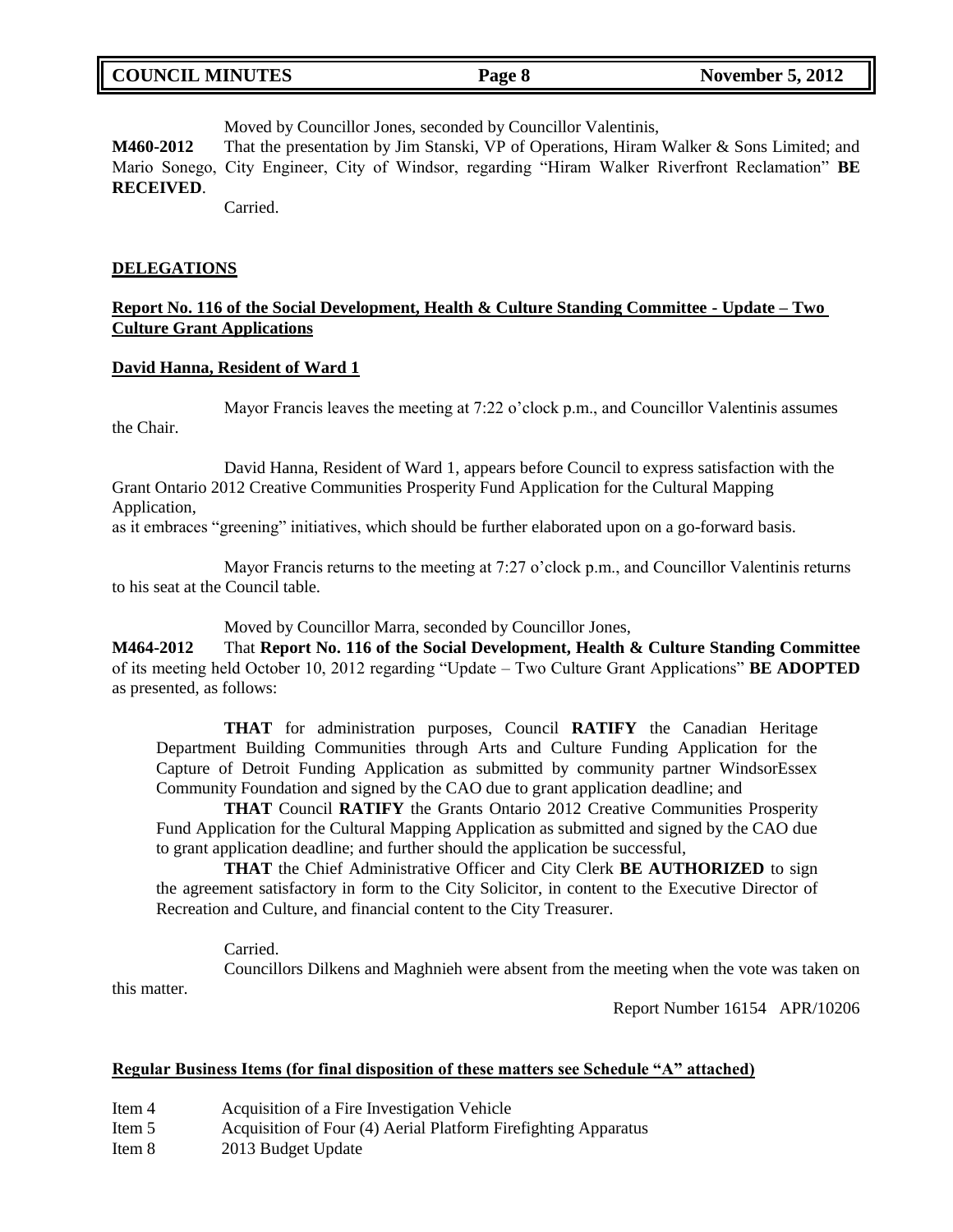|  | <b>COUNCIL MINUTES</b> |
|--|------------------------|
|--|------------------------|

#### **Consideration of Committee Reports**

Moved by Councillor Valentinis, seconded by Councillor Dilkens, **M461-2012** That the **Report of the special In-camera** meeting held November 5, 2012 **BE ADOPTED** as presented.

**Carried** 

ACO2012

#### **By-laws**

Moved by Councillor Gignac, seconded by Councillor Halberstadt, That the following By-laws No. 106-2012 and 159-2012 through 169-2012 (inclusive), be introduced and read a first and second time:

- 106-2012 "A PROVISIONAL BY-LAW TO PROVIDE FOR DRAINAGE WORKS IN THE CITY OF WINDSOR, IN THE COUNTY OF ESSEX, FOR BANK IMPROVEMENTS TO THE MCKEE CREEK DRAIN", (See Item 9)
- 159-2012 "A BY-LAW TO FURTHER AMEND BY-LAW NUMBER 9023 BEING A BY-LAW TO REGULATE VEHICULAR PARKING WITHIN THE LIMITS OF THE CITY OF WINDSOR ON MUNICIPAL STREETS, MUNICIPAL PARKING LOTS AND PRIVATE PROPERTIES", authorized by CR112/2010, adopted March 29, 2010
- 160-2012 "A BY-LAW TO FURTHER AMEND BY-LAW NUMBER 250-2004 CITED AS THE "WINDSOR SIGN BY-LAW"", authorized by M409-2012, adopted September 4, 2012
- 161-2012 "A BY-LAW TO FURTHER AMEND BY-LAW 9023 BEING A BY-LAW TO REGULATE VEHICULAR PARKING WITHIN THE LIMITS OF THE CITY OF WINDSOR ON MUNICIPAL STREETS, MUNICIPAL PARKING LOTS AND PRIVATE PROPERTIES", authorized by CAO2138, approved on October 9, 2012
- 162-2012 "A BY-LAW TO FURTHER AMEND BY-LAW 9023 BEING A BY-LAW TO REGULATE VEHICULAR PARKING WITHIN THE LIMITS OF THE CITY OF WINDSOR ON MUNICIPAL STREETS, MUNICIPAL PARKING LOTS AND PRIVATE PROPERTIES", authorized by CAO2132, approved on September 30, 2012
- 163-2012 "A BY-LAW TO FURTHER AMEND BY-LAW NUMBER 8600 CITED AS THE "CITY OF WINDSOR ZONING BY-LAW"", authorized by M360-2012, adopted on August 7, 2012.
- 164-2012 "A BY-LAW TO FURTHER AMEND BY-LAW NUMBER 8600 CITED AS THE "CITY OF WINDSOR ZONING BY-LAW"", authorized by CR1103/2004, adopted on December 13, 2004.
- 165-2012 "A BY-LAW TO FURTHER AMEND BY-LAW NUMBER 250-2004, BEING A BY-LAW RESPECTING SIGNS AND OTHER ADVERTISING DEVICES IN THE CORPORATION OF THE CITY OF WINDSOR", authorized by M192-2011, adopted on August 8, 2011
- 166-2012 "A BY-LAW TO FURTHER AMEND BY-LAW NUMBER 8156 BEING A BY-LAW PROHIBITING, REGULATING AND RESTRICTING THE KEEPING OF ANIMALS WITHIN THE CITY OF WINDSOR OR DEFINED AREAS THEREOF", authorized by CR570/2006, adopted December 18, 2006.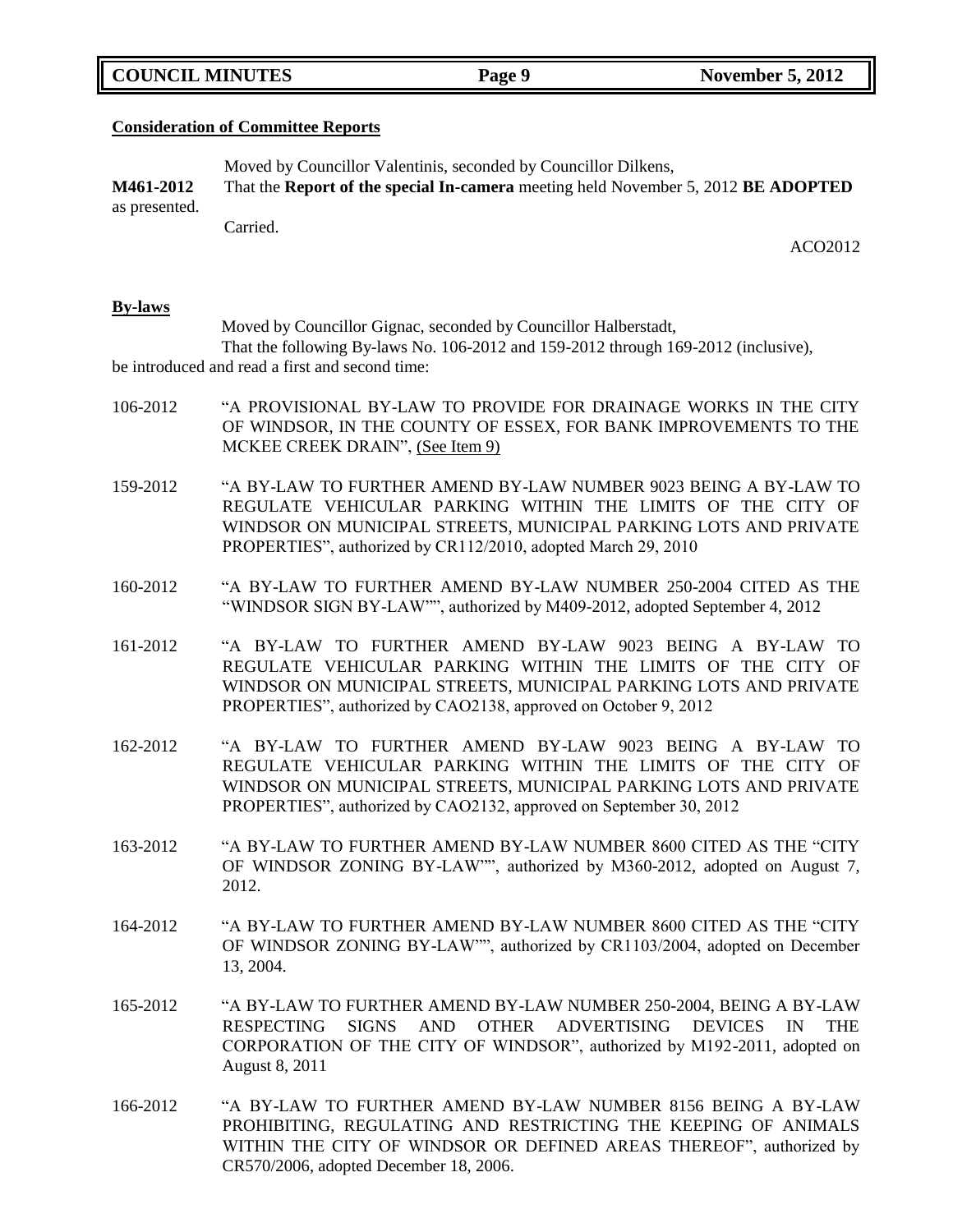**COUNCIL MINUTES Page 10** November 5, 2012

- 167-2012 "A BY-LAW TO FURTHER AMEND BY-LAW NUMBER 65-2007 BEING A BY-LAW TO PROVIDE FOR LOTTERY LICENSING PROCEDURES AND REGULATIONS IN THE CITY OF WINDSOR", authorized by CR305/2009, adopted on September 21, 2009.
- 168-2012 "A BY-LAW TO AMEND BY-LAW 67-1998 BEING A BYLAW TO CLOSE, STOP UP AND CONVEY PART OF CORONATION, FROM BALFOUR EASTERLY", authorized by M363-2012, adopted on August 7, 2012
- 169-2012 "A BY-LAW TO CONFIRM THE PROCEEDINGS OF THE COUNCIL OF THE CORPORATION OF THE CITY OF WINDSOR AT ITS MEETING HELD ON THE FIFTH DAY OF NOVEMBER, 2012"

Carried.

Moved by Councillor Hatfield, seconded by Councillor Jones,

That the Committee of the Whole does now rise and report to Council respecting the business items considered by the Committee:

- **1) Communication Items (as amended)**
- **2) Consent Agenda (as amended)**
- **3) Items Deferred**
- **Items Referred**
- **4) Consideration of the Balance of Business Items (see Schedule "A")**
- **5) Committee Reports (as presented)**
- **6) By-laws given first and second readings (as presented)**

Carried.

#### **Notices of Motion**

Councillor Jones gives notice that he will introduce a motion for consideration at the November 19, 2012 meeting of Council regarding a request to provide a loan to the Olde Sandwich Towne BIA regarding the Tall Ship Silva.

#### APR2012

Councillor Halberstadt gives notice that he will introduce a motion for consideration at the November 19, 2012 meeting of Council regarding a request from the "Taxpayers for Accountability in Municipal Affairs (TAMA)" requesting an audit.

MU2012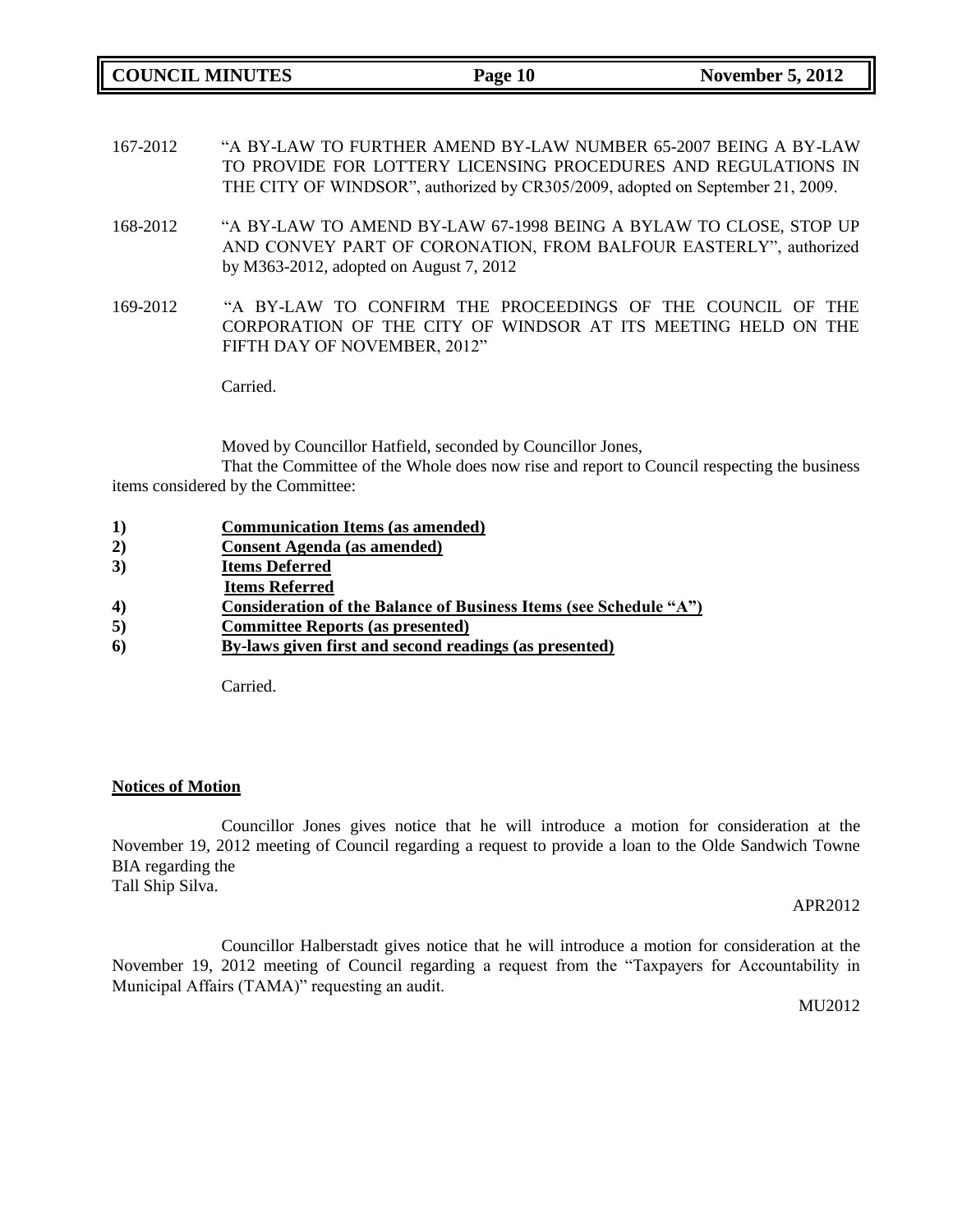#### **Third Reading of By-laws**

Moved by Councillor Maghnieh, seconded by Councillor Marra, That the following By-laws No. 159-2012 through 169-2012 (inclusive), having been read a first and second time be now read a third time and finally passed and that the Mayor and Clerk **BE AUTHORIZED** to sign and seal the same notwithstanding any contrary provision of the Council. Carried.

#### **Petitions**

Moved by Councillor Payne, seconded by Councillor Sleiman,

**M477-2012** That the petition presented by Councillor Gignac from the residents of the 1100 block of Esdras requesting new playground equipment **BE RECEIVED** by the Clerk and the Clerk **BE DIRECTED**  to forward the petition to the Executive Director of Parks and Facilities for the purpose of an examination of the requested works or undertakings; and further that a report **BE PROVIDED** consistent with the direction provided.

Carried.

ACO/11248

#### **Council Questions**

None registered.

#### **Adjournment**

Moved by Councillor Gignac, seconded by Councillor Halberstadt,

That this Council meeting stand adjourned until the next regular meeting of Council or at the call of the Mayor.

Carried.

Accordingly, the meeting is adjourned at 7:42 o'clock p.m.

**MAYOR**

**CITY CLERK**

**THIS IS A DRAFT COPY**

### **DEPUTY CITY CLERK/SENIOR MANAGER OF COUNCIL SERVICES**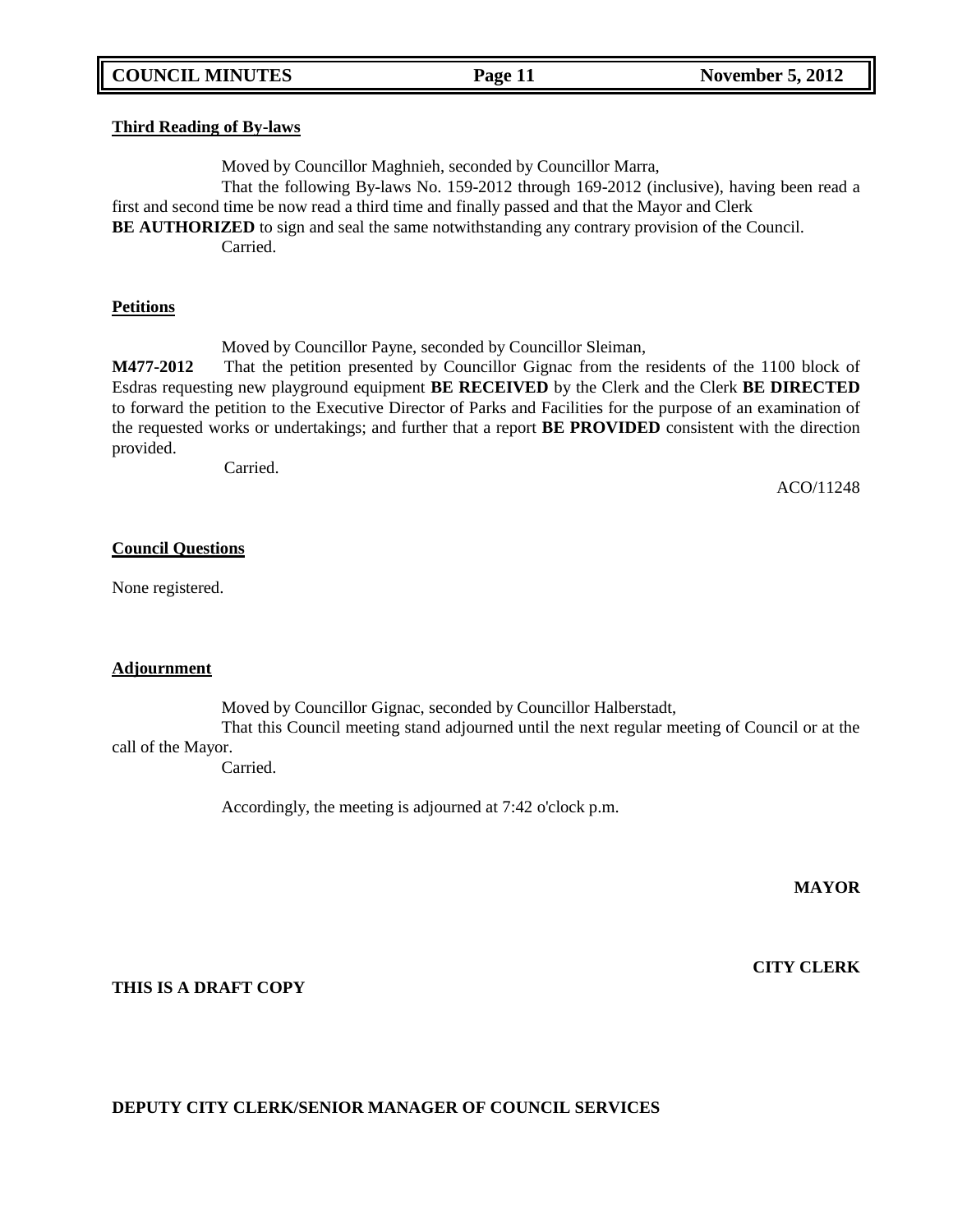# **COUNCIL MINUTES Page 12** November 5, 2012

Hatfield Marra

### CR246/2012

THAT City Council **APPROVE** the participation of City staff and Councillors as volunteers/instructors in the Canterbury Eldercollege program offered through the University of Windsor.

Carried.

Report Number **16211 ME2012 C1**

Hatfield Marra

CR247/2012

That Administration"s determination that there is no municipal use for the improved property municipally known as 707-735 Tuscarora Street **BE CONFIRMED**.

Carried.

Councillor Maghnieh discloses an interest and abstains from voting on this matter.

Report Number **16190 APM2012 C2**

Hatfield Marra

CR248/2012

That Council Resolution CR71/2012 **BE AMENDED** as follows:

Delete:

i. Easements are required in favour of: EnWin Utilities Ltd. Bell Canada Cogeco Cable Systems

Insert:

i. Easements in favour of EnWin Utilities Ltd., Bell Canada and Cogeco Cable Systems are required over the full width of the alley commencing at the easterly limit of the east-west alley and extending westerly approximately seven feet as defined on a reference plan of survey.

Carried.

### Report Number **16178 SAA2012 C3**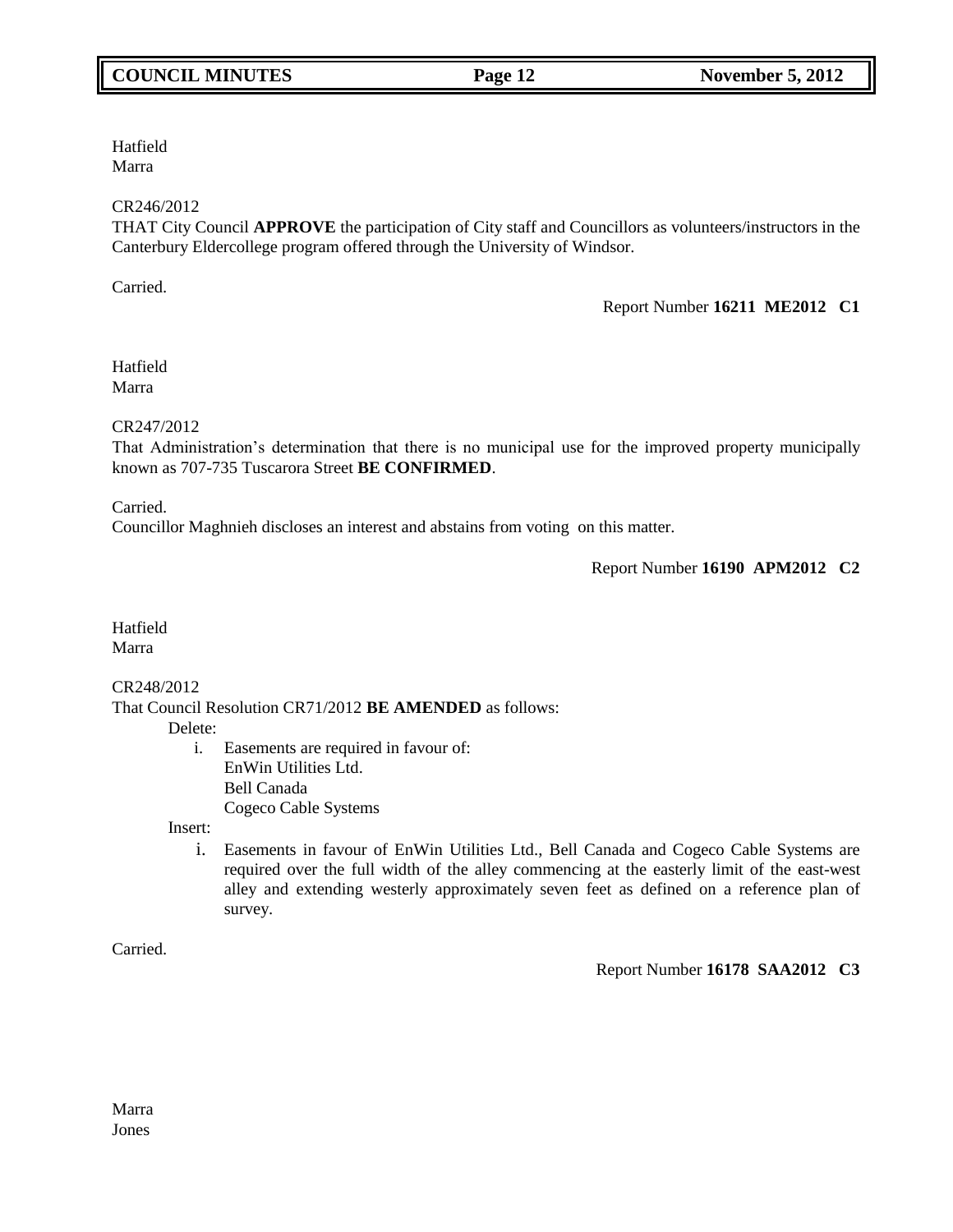| <b>COUNCIL MINUTES</b> | Page 13 | <b>November 5, 2012</b> |
|------------------------|---------|-------------------------|
|------------------------|---------|-------------------------|

#### CR249/2012

That City Council **APPROVE** the purchase of a Fire Investigation Vehicle from Reaume Chevrolet Ltd. at a cost of \$37,847 CAD plus hst, and that, the Purchasing Supervisor, **BE AUTHORIZED** to issue a purchase order for this purchase. The total cost of \$38,513 (including non-recoverable HST) will

**BE FUNDED** as follows: \$20,000 from Project 7121008 and the remaining \$18,513 is to be funded from the fire small fleet reserve account 1781.

Carried.

Report Number **16208 SF2012 4**

Marra Dilkens

#### CR250/2012

That the report of the Fire Chief dated October 18, 2012 entitled "Acquisition of Four (4) Aerial Platform Firefighting Apparatus" **BE DEFERRED** to allow for additional information from Administration on this matter.

Carried.

Report Number **16210 SF2012 C5**

#### Hatfield Marra

### CR251/2012

THAT City Council **AUTHORIZE** administration to **CONTINUE** to satisfy its photocopier needs by leasing, in accordance with the Standing Agreement from the Ministry of Government Services, VOR-1027, with an extended term to January 31, 2013. CR355/2010 had previously approved the use of the Standing Agreement to its original expiry date of January 31, 2012; and

**WHEREAS** in the opinion of the Chief Financial Officer & City Treasurer and City Council, the proposed lease will not materially impact the debt and financial obligation of the City of Windsor, and its risks, in combination with all other leases of that category entered into or proposed to be entered into this year by the City of Windsor and will not result in a material impact for the community; therefore

### **BE IT RESOLVED THAT** City Council **APPROVE** the replacement of:

• One photocopier for Fire and Rescue Services (Fire Apparatus Division); and

### **BE IT RESOLVED THAT** City Council **APPROVE** the certified wiping of:

• One photocopier for Fire and Rescue Services (Fire Apparatus Division).

Sufficient funding is available within the respective operating budget to cover new and ongoing lease costs.

Carried.

Report Number **16206 AE2012 C6**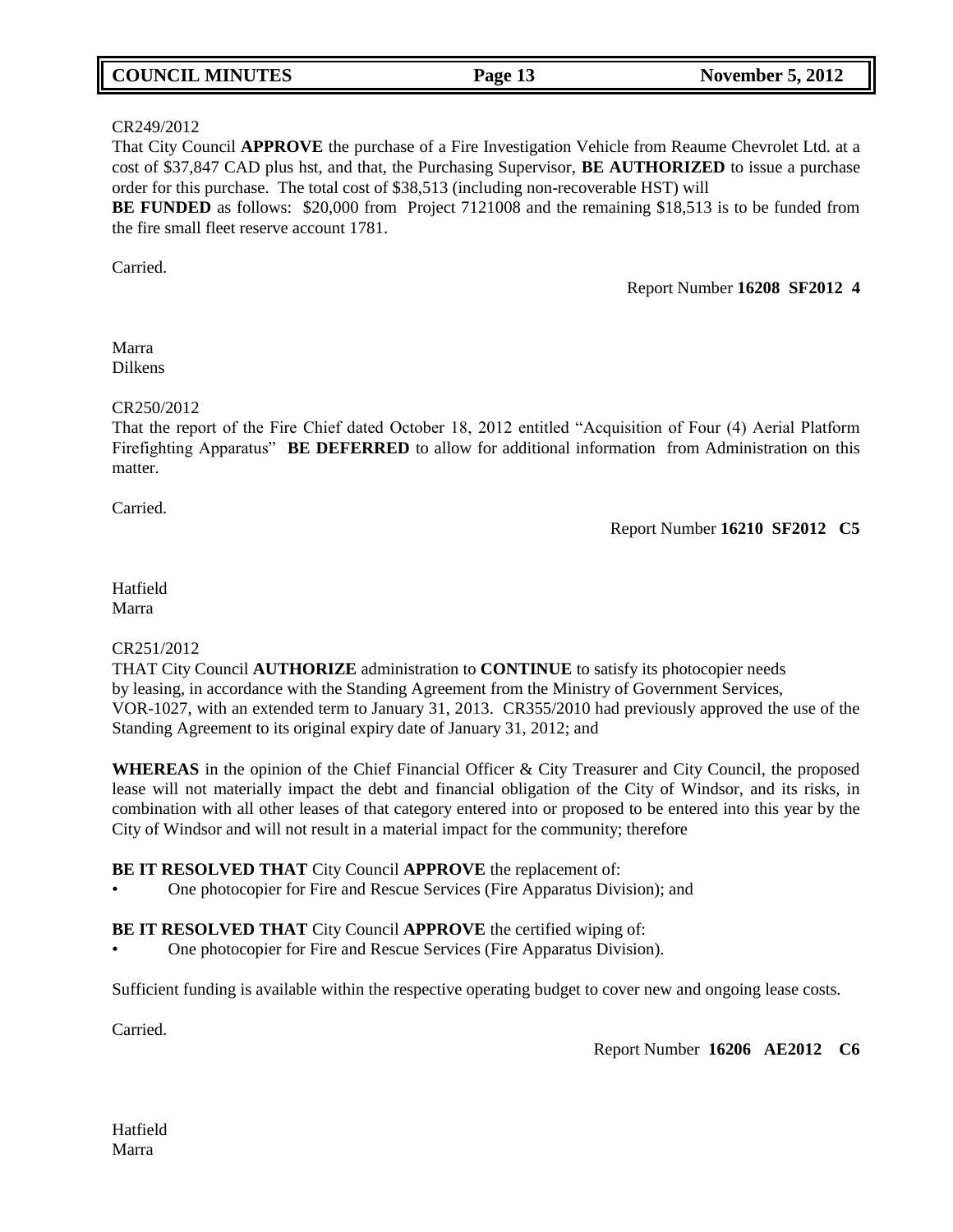#### CR252/2012

That Administration"s determination that there is no municipal use for the improved property municipally known as 5305 Adstoll Avenue **BE CONFIRMED**.

**Carried** 

Councillor Maghnieh discloses an interest and abstains from voting on this matter.

Report Number **16203 APM2012 C7**

Jones Valentinis

#### CR253/2012

THAT Administration **BE DIRECTED** to continue development of the Administrative Phase of the budget based on the report of the CFO and City Treasurer, 2013 Proposed Budget Process & Timeline, as approved by CR220/2012 and;

THAT the 5-year Capital Budget Plan **BE UPDATED** to include projects for the year 2017, balanced to projected available funding, and based on existing levels of contribution from the operating fund and updated revenue projections from the Sewer Surcharge and other funding sources and;

THAT an updated 5-Year Debt Reduction / Reserve Enhancement Model **BE PREPARED** and **INCLUDED** in the 2013 budget documents and;

THAT an updated 5-year Sewer Surcharge model **BE DEVELOPED** and **INCLUDED** in the 2013 budget documents.

Carried.

Councillor Dilkens was absent from the meeting when the vote was taken on this matter.

Report Number **16205 AFB/11544 8**

Hatfield Marra

### CR254/2012

That Council **ADOPT** the drainage report for the McKee Creek Bank Stabilization by provisional by-law 106/2012 in accordance with Section 58 of *the Drainage Act*.

Carried.

Report Number **16049 SW/10770 C9**

### **STANDING COMMITTEE RESOLUTIONS**

Moved by Councillor Hatfield, seconded by Councillor Marra,

**M463-2012** That **Report No. 115 of the Social Development, Health & Culture Standing Committee**  of its meeting held October 10, 2012 regarding "Update Cultural Web Presence to include a Regional Event calendar" **BE ADOPTED** as presented.

Carried.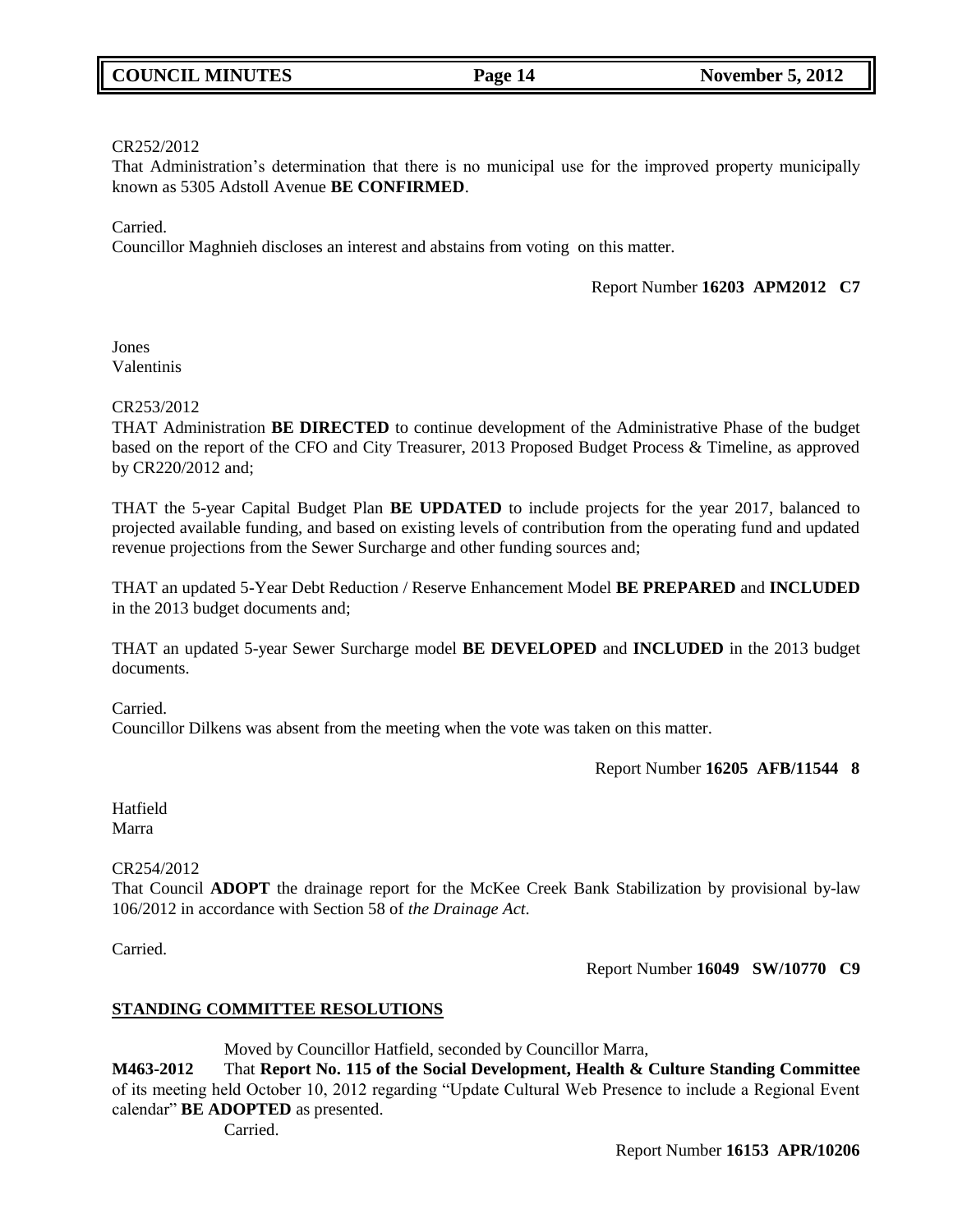| <b>COUNCIL MINUTES</b> | Page 15 | <b>November 5, 2012</b> |
|------------------------|---------|-------------------------|
|                        |         |                         |

Moved by Councillor Hatfield, seconded by Councillor Marra,

**M465-2012** That **Report No. 118 of the Social Development, Health & Culture Standing Committee**  of its meeting held October 10, 2012 regarding "Lowe"s Community Rink Reno Program" **BE ADOPTED** as presented.

Carried.

Report Number **16160 SR2012**

Moved by Councillor Jones, seconded by Councillor Marra,

**M466-2012** That **Report No. 119 of the Social Development, Health & Culture Standing Committee**  of its meeting held October 10, 2012 regarding "Service Agreement with Greater Essex County District School Board" **BE ADOPTED** as presented.

Carried.

Councillor Hatfield discloses an interest and abstains from voting on this matter.

Report Number **16155 ME/11572**

Moved by Councillor Hatfield, seconded by Councillor Marra,

**M467-2012** That **Report No. 120 of the Social Development, Health & Culture Standing Committee**  of its meeting held October 10, 2012 regarding "Report No. 83 of the Board of Directors, Willistead Manor Inc.", concerning re-appointments to the Board of Directors **BE ADOPTED** as presented. Carried.

MB2012

Moved by Councillor Hatfield, seconded by Councillor Marra,

**M468-2012** That **Report No. 121 of the Social Development, Health & Culture Standing Committee**  of its meeting held October 10, 2012 regarding "Minutes of the Executive Committee and the Board of Directors, Willistead Manor Inc. of its meeting held September 13, 2012" **BE ADOPTED** as presented. Carried.

MB2012

Moved by Councillor Hatfield, seconded by Councillor Marra,

**M469-2012** That **Report No. 122 of the Social Development, Health & Culture Standing Committee**  of its meeting held October 10, 2012 regarding "Updated mandate for the Social Development, Health & Culture Standing Committee" **BE ADOPTED** as presented. Carried.

MB2012

Moved by Councillor Hatfield, seconded by Councillor Marra,

**M470-2012** That **Report No. 90 of the Planning and Economic Development Standing Committee** of its meeting held October 9, 2012 regarding "Official Plan Amendment No. 89 – Section 11.7 Site Plan Control" **BE ADOPTED** as presented.

Carried.

Report Number **16150 ZO/11554**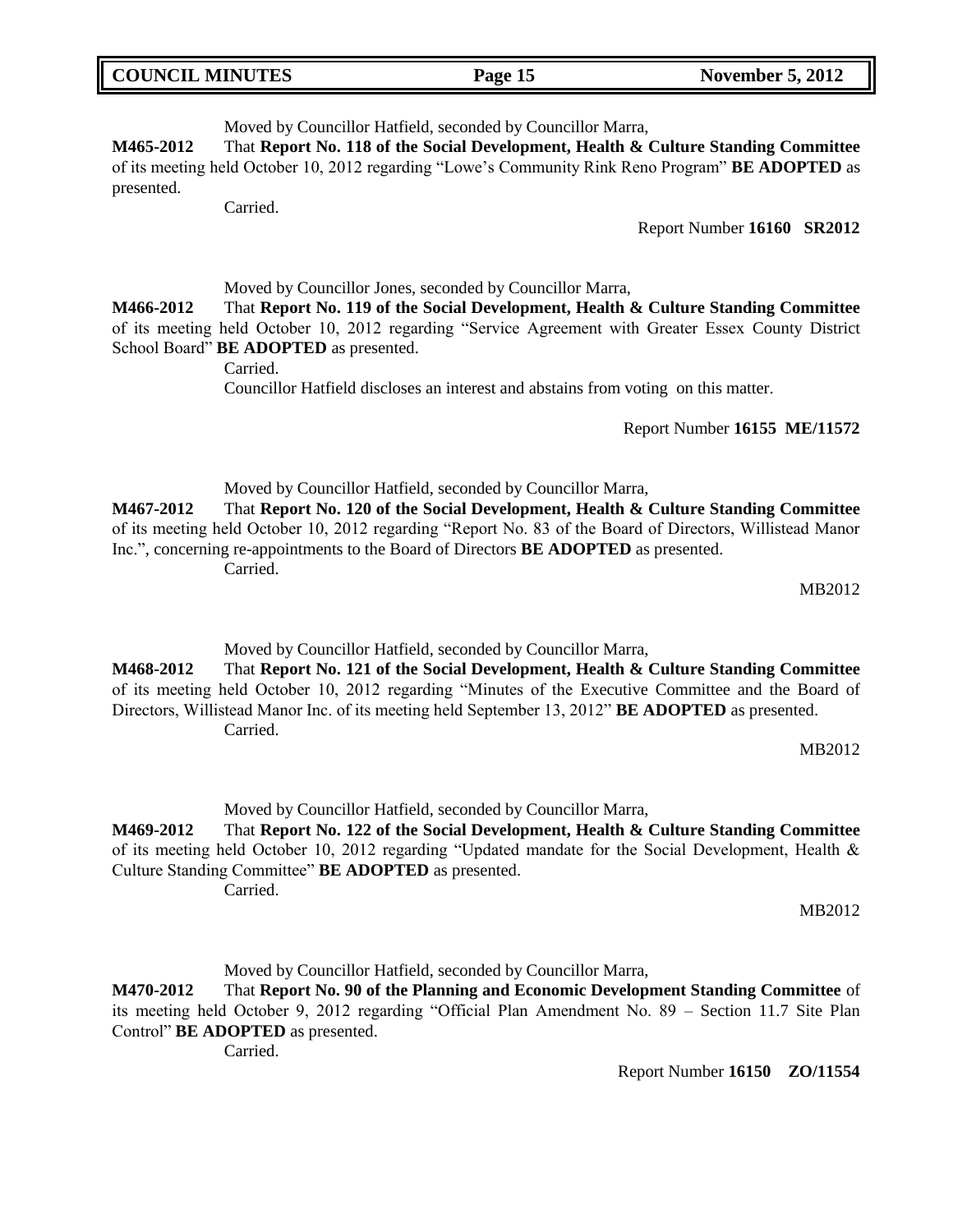| <b>COUNCIL MINUTES</b> | Page 16 | <b>November 5, 2012</b> |
|------------------------|---------|-------------------------|
|                        |         |                         |

Moved by Councillor Hatfield, seconded by Councillor Marra, **M471-2012** That **Report No. 91 of the Planning and Economic Development Standing Committee** of its meeting held October 9, 2012 regarding "Report No. 312 of the Windsor Heritage Committee – Quadruplex, 534 and 536 Kildare Road, Amend Heritage Designation" **BE ADOPTED** as presented. Carried. Report Number **16137 MB2012** Moved by Councillor Hatfield, seconded by Councillor Marra, **M472-2012** That **Report No. 92 of the Planning and Economic Development Standing Committee** of

its meeting held October 9, 2012 regarding "Report No. 313 of the Windsor Heritage Committee (Windsor Municipal Heritage Register – Add and Remove Listings)" **BE ADOPTED** as presented. Carried.

**Report Number 16135 MB2012**

Moved by Councillor Hatfield, seconded by Councillor Marra,

**M473-2012** That **Report No. 93 of the Planning and Economic Development Standing Committee** of its meeting held October 9, 2012 regarding "Minutes of the Windsor Heritage Committee meeting held September 12, 2012" **BE ADOPTED** as presented.

Carried.

**MB2012**

Moved by Councillor Hatfield, seconded by Councillor Marra,

**M474-2012** That **Report No. 94 of the Planning and Economic Development Standing Committee** of its meeting held October 9, 2012 regarding "Minutes of the Windsor Heritage Committee meeting held June 13, 2012" **BE ADOPTED** as presented.

Carried.

### **MB2012**

Moved by Councillor Hatfield, seconded by Councillor Marra,

**M475-2012** That **Report No. 95 of the Planning and Economic Development Standing Committee** of its meeting held October 9, 2012 regarding "Minutes of the Windsor BIA Advisory Committee meeting held June 25, 2012" **BE ADOPTED** as presented.

Carried.

### **MB2012**

Moved by Councillor Hatfield, seconded by Councillor Marra,

**M476-2012** That **Report No. 96 of the Planning and Economic Development Standing Committee** of its meeting held October 9, 2012 regarding "Minutes of the International Relations Committee of its meeting held August 30, 2012" **BE ADOPTED** as presented. Carried.

**MB2012**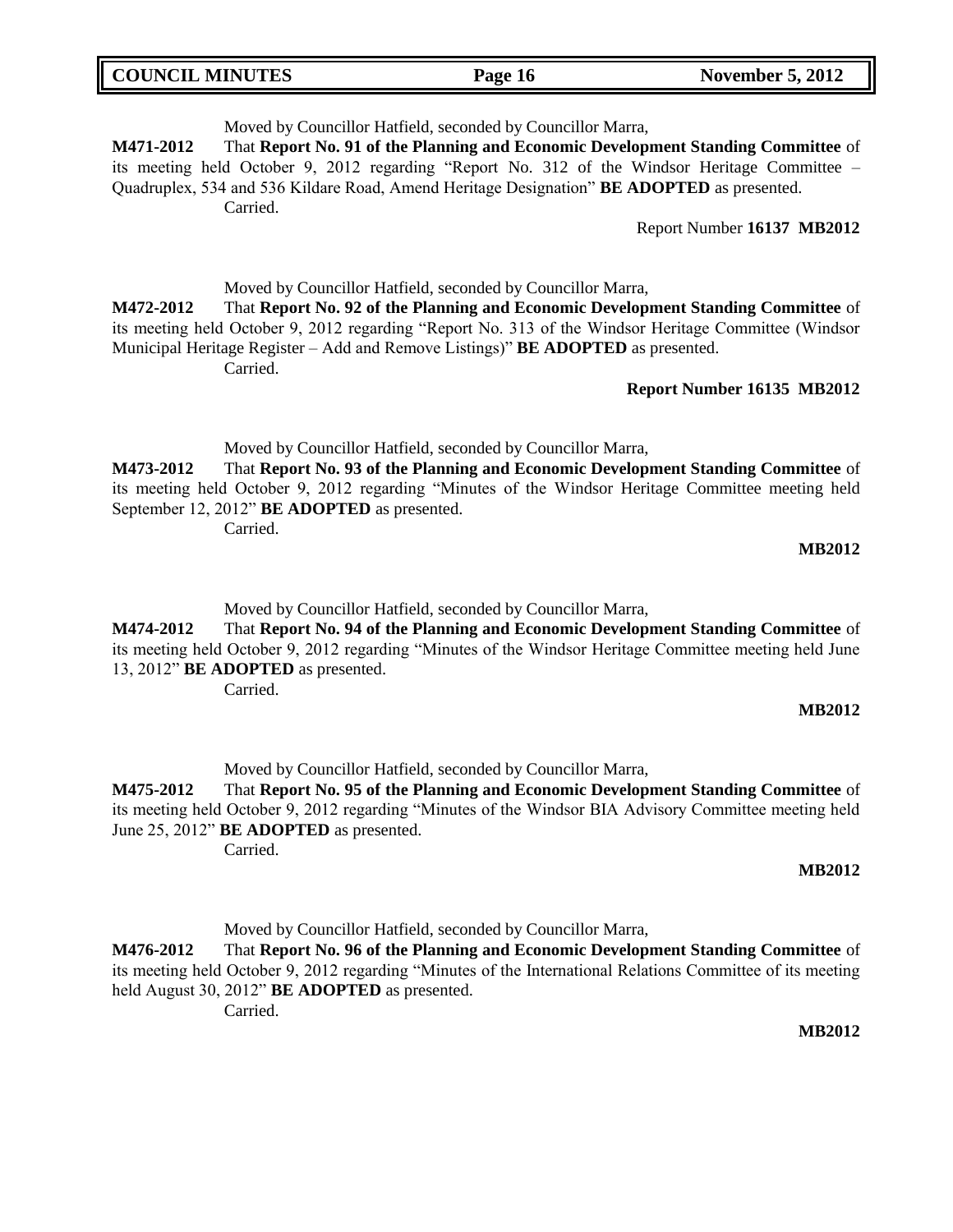| <b>COUNCIL MINUTES</b> | Page 17 | <b>November 5, 2012</b> |
|------------------------|---------|-------------------------|
|                        |         |                         |

**ADOPTED by Council at its meeting held November 5, 2012 [M461-2012]** VC/bm

# **SPECIAL MEETING OF COUNCIL – IN CAMERA November 5, 2012**

### **Meeting called to order at: 4:30 p.m.**

### **Members in Attendance:**

Mayor E. Francis Councillor D. Dilkens Councillor R. Jones Councillor A. Halberstadt Councillor F. Valentinis Councillor B. Marra (arrives at 4:31 p.m.) Councillor P. Hatfield (arrives at 4:31 p.m.) Councillor J. Gignac Councillor A. Maghnieh Councillor H. Payne Councillor E. Sleiman

## **Also in attendance:**

H. Reidel, Chief Administrative Officer

J. Payne, Community Development and Health Commissioner and Corporate Leader Social Development, Health, Recreation and Culture

- M. Sonego, City Engineer and Corporate Leader Environmental Protection and Transportation
- G. Wilkki, City Solicitor and Corporate Leader Economic Development and Public Safety
- V. Critchley, City Clerk/Licence Commissioner and Corporate Leader Public Engagement and Human Resources
- O. Colucci, Chief Financial Officer/City Treasurer and Corporate Leader Finance and Technology
- M. Wills, Legal Counsel (Item 3)

# **Verbal Motion is presented by Councillor Gignac, seconded by Councillor Jones,**

**to move in Camera for discussion of the following item(s):**

|                    | <b>Subject</b>                 | Section – Pursuant<br>to          |
|--------------------|--------------------------------|-----------------------------------|
| <u>Item</u><br>No. |                                | Municipal Act, 2001,<br><b>as</b> |
|                    |                                | amended                           |
| 1<br>$\bullet$     | Property matter – sale of land | 239(2)(c)                         |
| $\overline{2}$     | Legal matter – settlement      | 239(2)(e)(f)                      |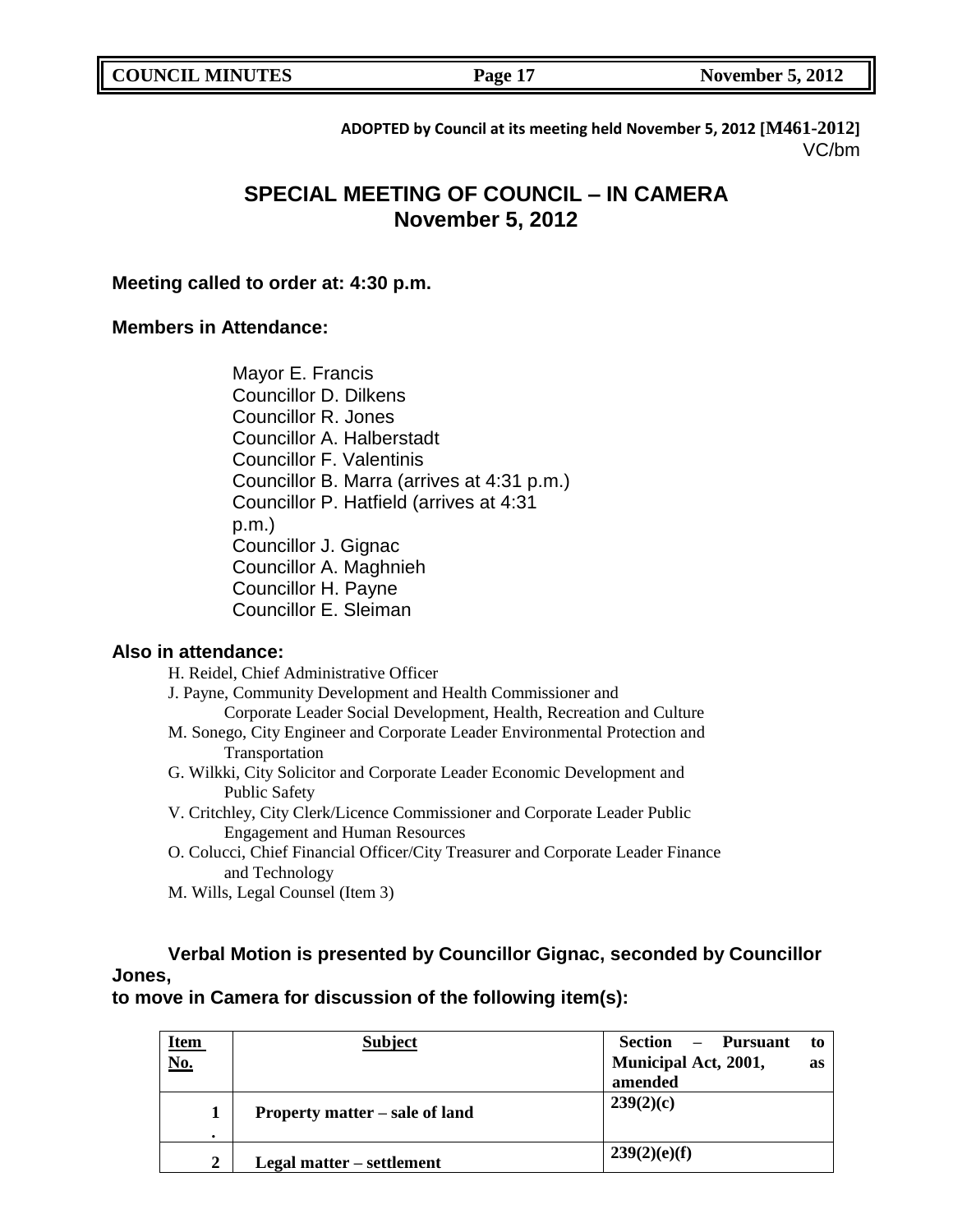| ٠      |                                                                                         |              |
|--------|-----------------------------------------------------------------------------------------|--------------|
| 3<br>٠ | <b>Personal matter – litigation</b><br><b>NOTE:</b> Report to be distributed at meeting | 239(2)(b)(e) |
| 4<br>٠ | employee<br><b>Relations</b><br>matter<br>Labour<br>negotiations - verbal update        | 239(2)(d)    |

**Motion Carried.**

# **Declarations of Pecuniary Interest:**

None disclosed.

**Discussion on the items of business. (Items 2, 4, 3 and 1)**

**Verbal Motion is presented by Councillor Gignac, seconded by Councillor Valentinis,**

**to move back into public session.**

**Motion Carried.**

# **Moved by Councillor Marra, seconded by Councillor Jones, THAT the Clerk BE DIRECTED to transmit the recommendation(s) contained in the report(s) discussed at the In-Camera Council Meeting held November 5, 2012 directly to Council for consideration at the next Regular Meeting.**

1. That the recommendation contained in the in-camera report from the Property Supervisor and City Solicitor and Corporate Leader Economic Development and Public Safety respecting a property matter – sale of land **BE APPROVED**.

2. That the recommendation contained in the in-camera report from Senior Legal Counsel, City Solicitor and Corporate Leader Economic Development and Public Safety, City Engineer and Corporate Leader Environmental Protection and Transportation and Chief Financial Officer/City Treasurer and Corporate Leader Finance and Technology respecting a legal matter - settlement **BE APPROVED**.

3. That the recommendation contained in the in-camera report from the City Solicitor and Corporate Leader Economic Development and Public Safety, Chief Financial Officer/City Treasurer and Corporate Leader Finance and Technology and the Executive Director of Human Resources respecting a personal matter - litigation **BE APPROVED**.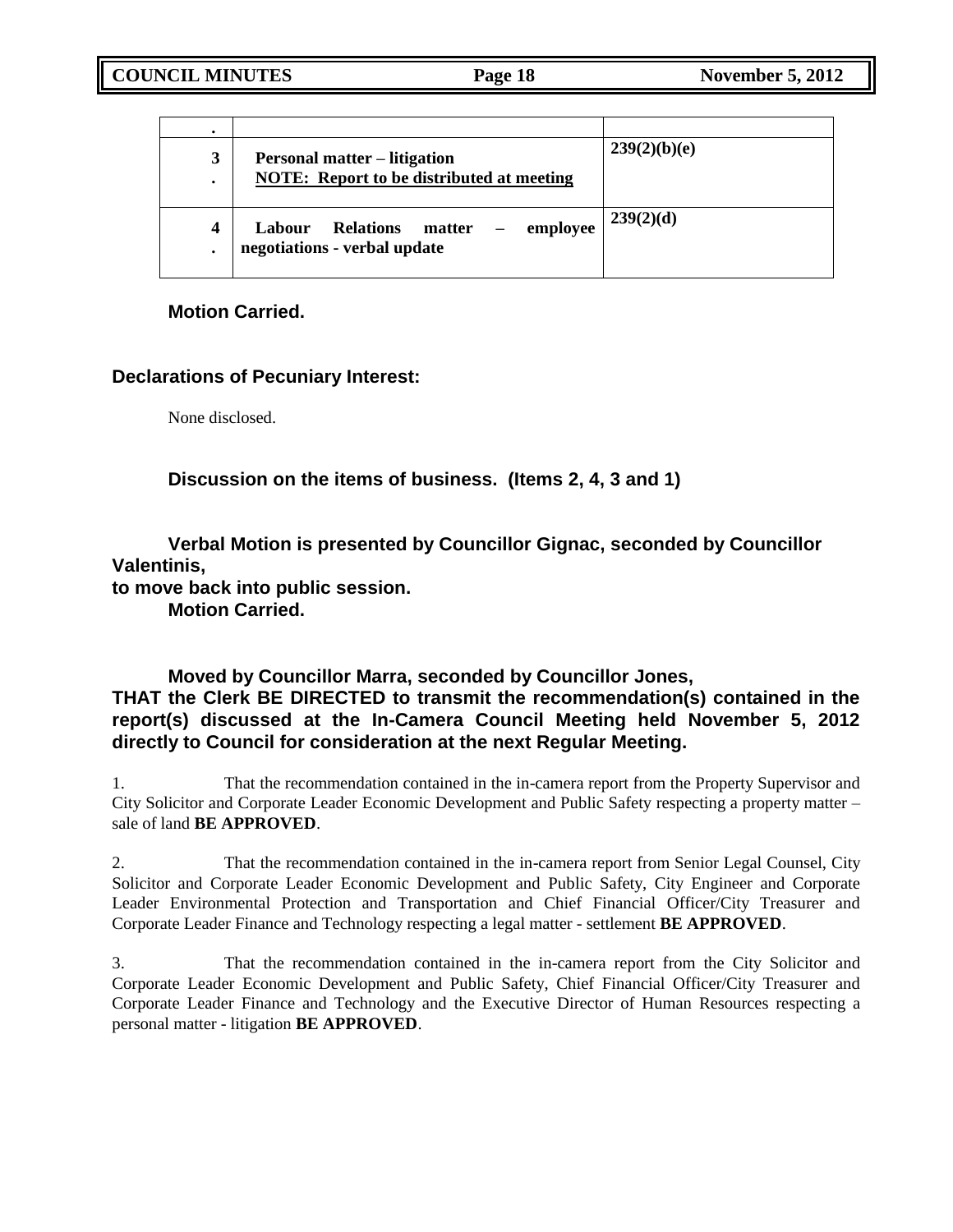4. That the confidential verbal update from the City Clerk/Licence Commissioner and Corporate Leader Public Engagement and Human Services respecting labour relations matter – employee negotiations **BE RECEIVED FOR INFORMATION**.

### **Motion Carried.**

**Moved by Councillor Jones, seconded by Councillor Dilkens, That the special meeting of council held November 5, 2012 BE ADJOURNED. (Time: 5:45 p.m.)**

**Motion Carried.**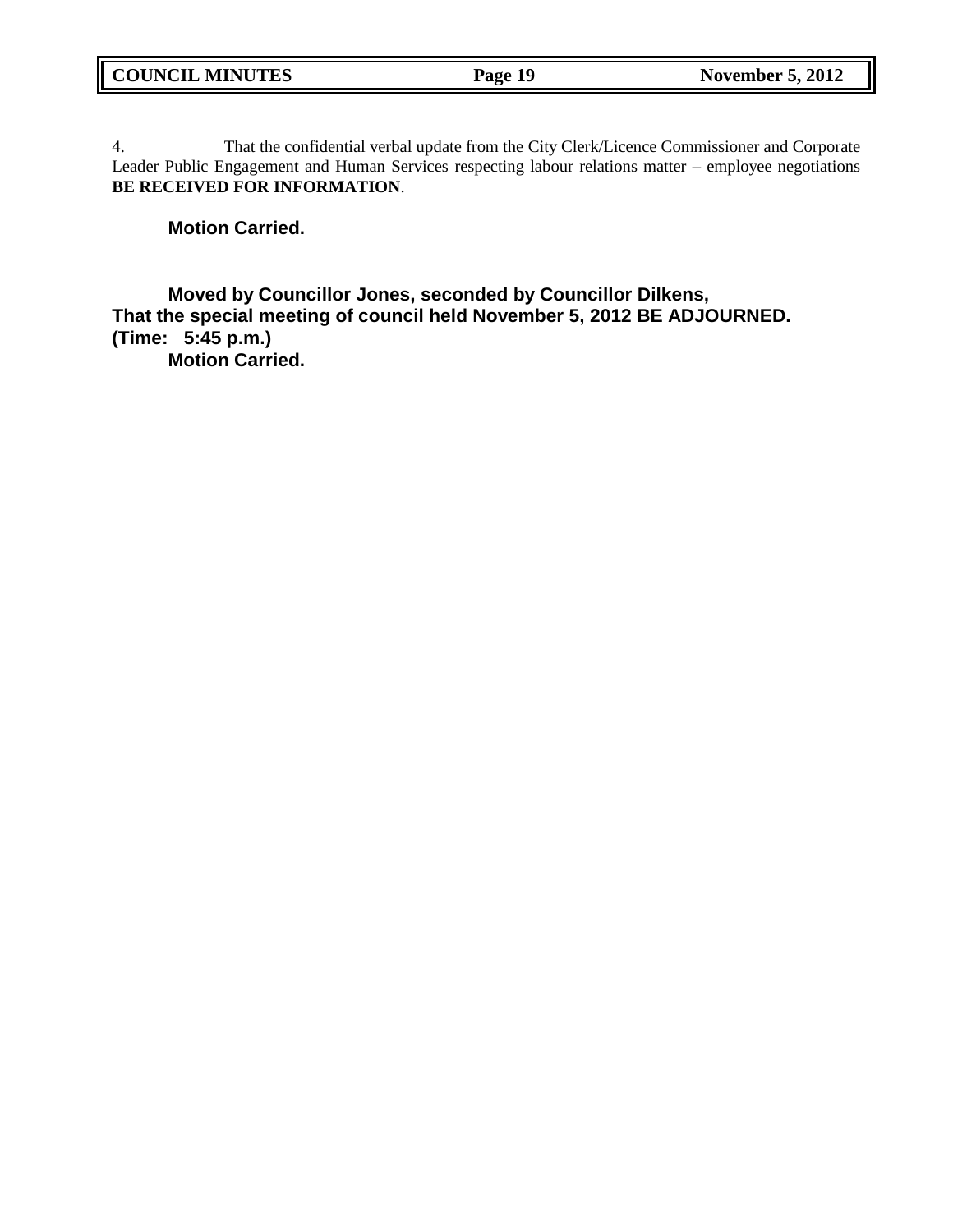| <b>COUNCIL MINUTES</b> | Page 20 | <b>November 5, 2012</b> |
|------------------------|---------|-------------------------|
|                        |         |                         |

**Adopted by Council at its meeting held November 5, 2012 [M463-2012]**  $AA/$ **Windsor, Ontario, November 5, 2012**

# **REPORT NO. 115** of the **SOCIAL DEVELOPMENT, HEALTH & CULTURE STANDING COMMITTEE** of its meeting held October 10, 2012

| <b>Present:</b> | <b>Councillor Fulvio Valentinis</b> |
|-----------------|-------------------------------------|
|                 | <b>Councillor Ed Sleiman</b>        |
|                 | <b>Councillor Jo-Anne Gignac</b>    |
| Absent:         | <b>Councillor Alan Halberstadt</b>  |

That the following recommendation of the Social Development, Health and Culture Standing Committee **BE APPROVED** as follows**:** 

**Councillor Percy Hatfield**

Moved by Councillor Gignac, seconded by Councillor Valentinis,

**THAT** the report from the Manager of Cultural Affairs regarding the development of a Cultural Web Presence to include a Regional Event calendar **BE RECEIVED**; and

**THAT** clarification **BE PROVIDED** to Council as a whole as to what kind of funding is being directed from Tourism Windsor Essex Pelee Island (TWEPI) and the Economic Development Commission.

Carried.

*Clerk's Note:* The administrative report authored by the Manager of Cultural Affairs dated September 17, 2012 entitled "Update Cultural Web Presence to include a Regional Event calendar" is *attached* as background information.

LIVELINK #16153, APR/10206

**ACTING CHAIRPERSON**

**\_\_\_\_\_\_\_\_\_\_\_\_\_\_\_\_\_\_\_\_\_\_\_\_\_\_\_\_\_\_\_\_\_\_**

\_\_\_\_\_\_\_\_\_\_\_\_\_\_\_\_\_\_\_\_\_\_\_\_\_\_\_\_\_\_\_\_\_\_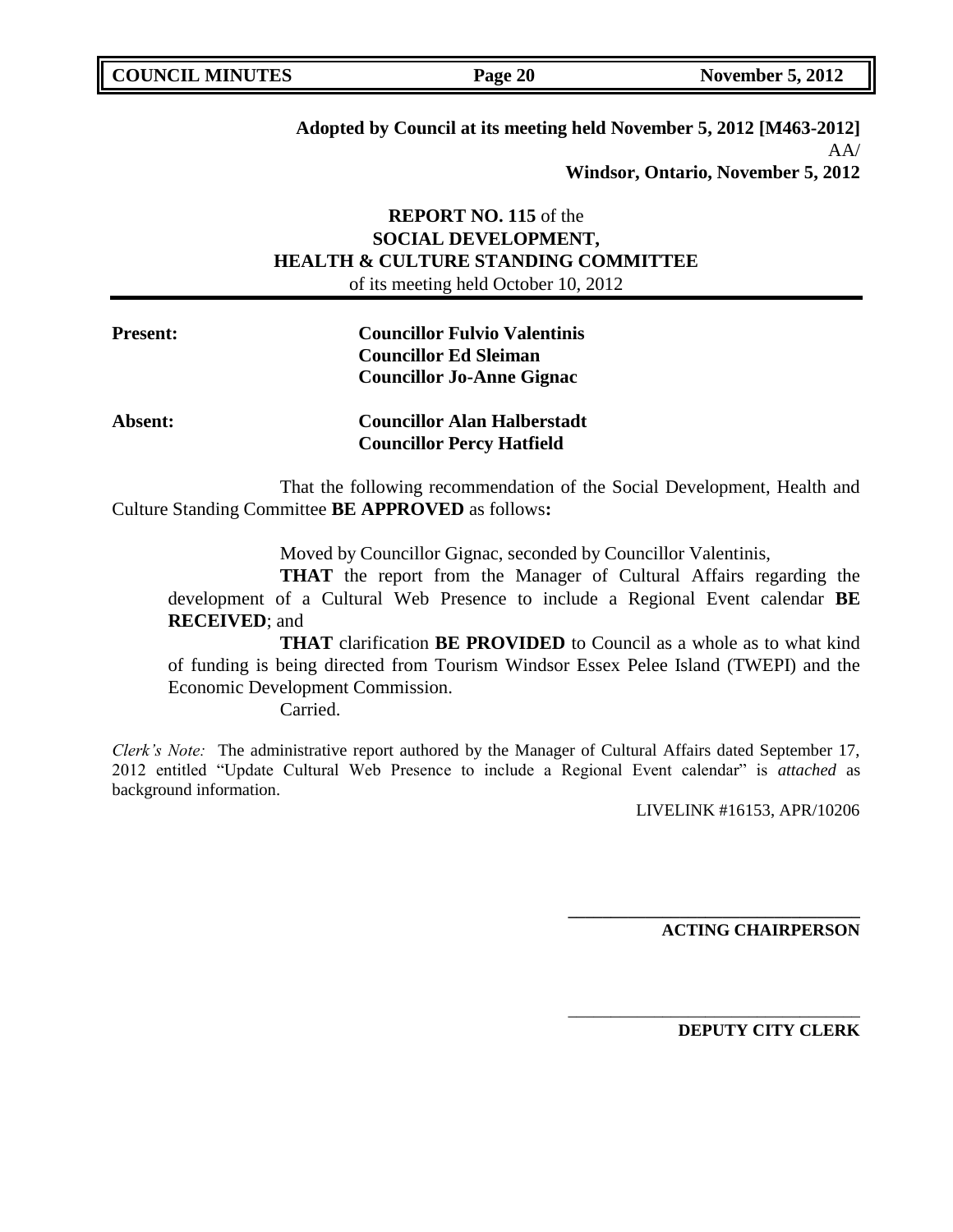| <b>COUNCIL MINUTES</b> |  |
|------------------------|--|
|                        |  |

# **Adopted by Council at its meeting held November 5, 2012 [M464-2012] AA/**

Windsor, Ontario, November 5, 2012

# **REPORT NO. 116** of the **SOCIAL DEVELOPMENT, HEALTH & CULTURE STANDING COMMITTEE** of its meeting held October 10, 2012

| <b>Present:</b> | <b>Councillor Fulvio Valentinis</b> |
|-----------------|-------------------------------------|
|                 | <b>Councillor Ed Sleiman</b>        |
|                 | <b>Councillor Jo-Anne Gignac</b>    |
| <b>Absent:</b>  | <b>Councillor Alan Halberstadt</b>  |

That the following recommendation of the Social Development, Health and Culture Standing Committee **BE APPROVED** as follows**:** 

**Councillor Percy Hatfield**

Moved by Councillor Gignac, seconded by Councillor Valentinis,

**THAT** That for administration purposes, Council **RATIFY** the Canadian Heritage Department Building Communities through Arts and Culture Funding Application for the Capture of Detroit Funding Application as submitted by community partner WindsorEssex Community Foundation and signed by the CAO due to grant application deadline; and

**THAT** Council **RATIFY** the Grants Ontario 2012 Creative Communities Prosperity Fund Application for the Cultural Mapping Application as submitted and signed by the CAO due to grant application deadline; and further should the application be successful,

**THAT** the Chief Administrative Officer and City Clerk **BE AUTHORIZED** to sign the agreement satisfactory in form to the City Solicitor, in content to the Executive Director of Recreation and Culture, and financial content to the City Treasurer.

Carried.

Clerk"s Note: The administrative report authored by the Manager of Cultural Affairs dated September 17, 2012 entitled "Update – Two Culture Grant Applications" is attached as background information.

LIVELINK #16154, APR/10206

\_\_\_\_\_\_\_\_\_\_\_\_\_\_\_\_\_\_\_\_\_\_\_\_\_\_\_\_\_\_\_\_\_\_

\_\_\_\_\_\_\_\_\_\_\_\_\_\_\_\_\_\_\_\_\_\_\_\_\_\_\_\_\_\_\_\_\_\_

ACTING CHAIRPERSON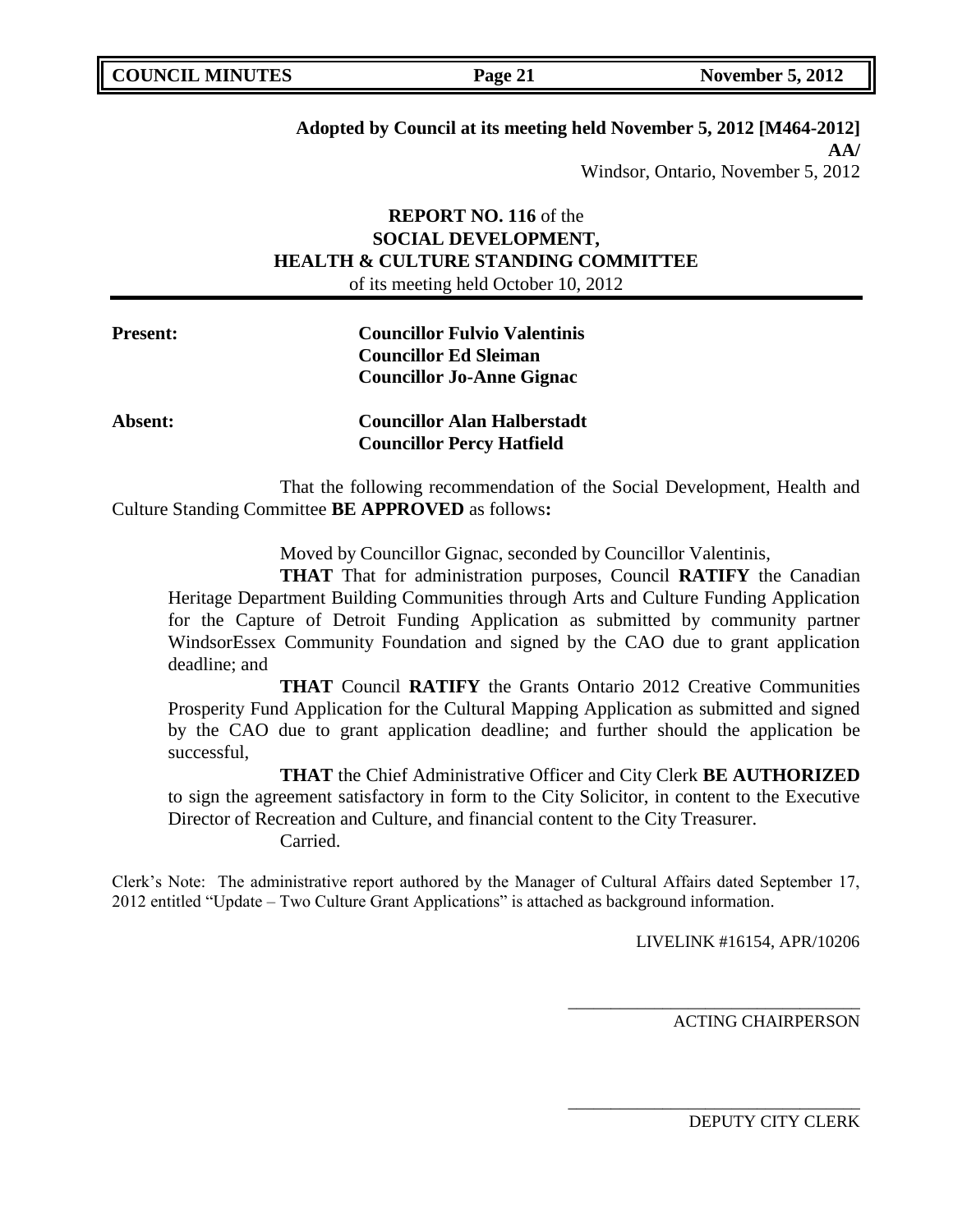# **Adopted by Council at its meeting held November 5, 2012 [M465-2012] AA/** Windsor, Ontario, November 5, 2012

# **REPORT NO. 118** of the **SOCIAL DEVELOPMENT, HEALTH & CULTURE STANDING COMMITTEE** of its meeting held October 10, 2012

| <b>Present:</b> | <b>Councillor Fulvio Valentinis</b> |
|-----------------|-------------------------------------|
|                 | <b>Councillor Ed Sleiman</b>        |
|                 | <b>Councillor Jo-Anne Gignac</b>    |
| <b>Absent:</b>  | <b>Councillor Alan Halberstadt</b>  |
|                 | <b>Councillor Percy Hatfield</b>    |

That the following recommendation of the Social Development, Health and Culture Standing Committee **BE APPROVED** as follows**:** 

Moved by Councillor Gignac, seconded by Councillor Valentinis,

**THAT** the report from the Executive Director of Recreation and Culture regarding the donation from the Lowe"s Community Rink Reno Program **BE RECEIVED** for information.

Carried.

*Clerk's Note:* The administrative report authored by the Executive Director of Recreation and Culture dated September 20, 2012 entitled "Lowe"s Community Rink Reno Program" is *attached* as background information.

LIVELINK #16160, SR2012

**ACTING CHAIRPERSON**

**\_\_\_\_\_\_\_\_\_\_\_\_\_\_\_\_\_\_\_\_\_\_\_\_\_\_\_\_\_\_\_\_\_\_**

\_\_\_\_\_\_\_\_\_\_\_\_\_\_\_\_\_\_\_\_\_\_\_\_\_\_\_\_\_\_\_\_\_\_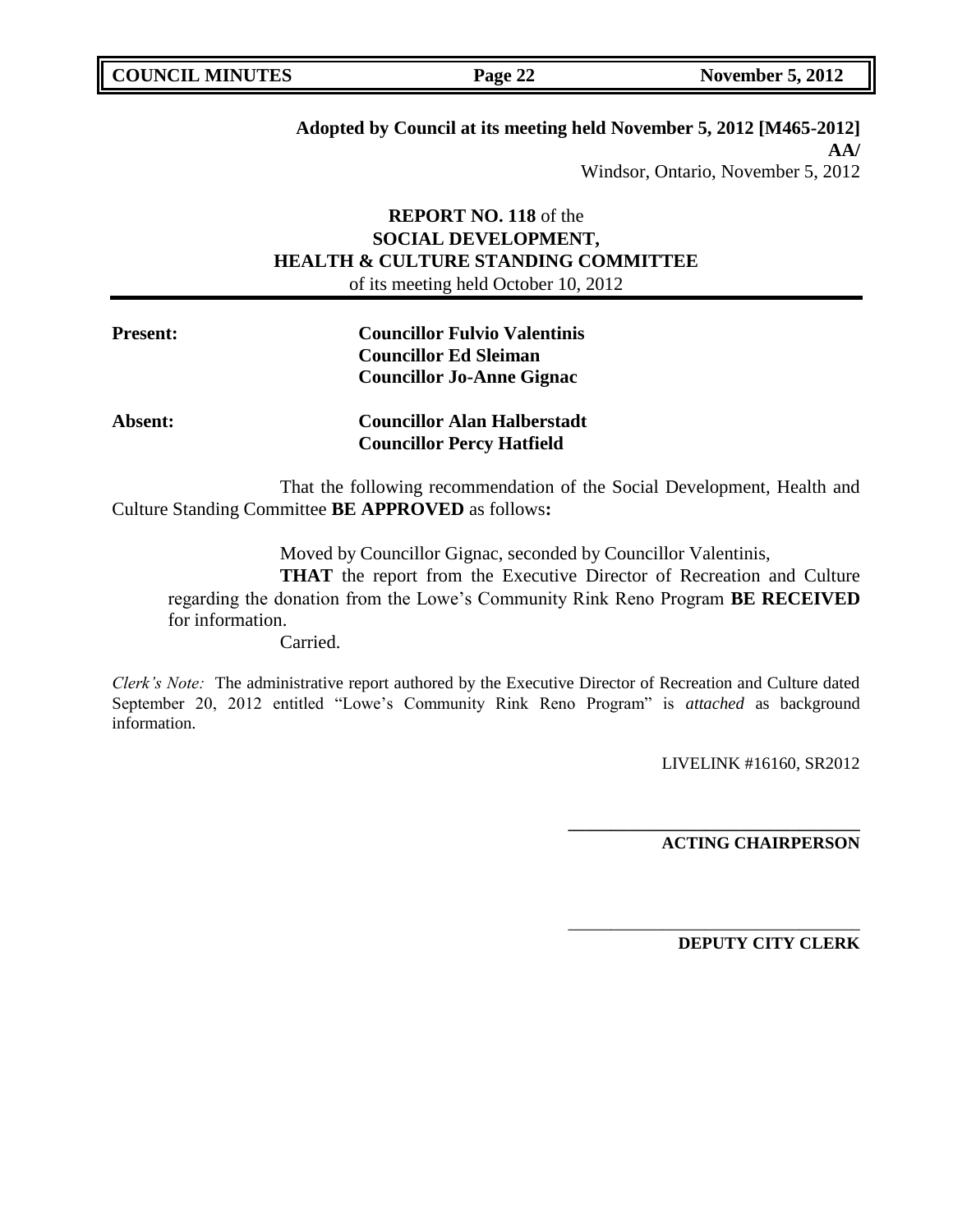| <b>COUNCIL MINUTES</b> |  |  |
|------------------------|--|--|
|------------------------|--|--|

## **Adopted by Council at its meeting held November 5, 2012 [M466-2012] AA/** Windsor, Ontario, November 5, 2012

# **REPORT NO. 119** of the **SOCIAL DEVELOPMENT, HEALTH & CULTURE STANDING COMMITTEE** of its meeting held October 10, 2012

| <b>Present:</b> | <b>Councillor Fulvio Valentinis</b><br><b>Councillor Ed Sleiman</b><br><b>Councillor Jo-Anne Gignac</b> |
|-----------------|---------------------------------------------------------------------------------------------------------|
| <b>Absent:</b>  | <b>Councillor Alan Halberstadt</b><br><b>Councillor Percy Hatfield</b>                                  |

That the following recommendation of the Social Development, Health and Culture Standing Committee **BE APPROVED** as follows**:** 

Moved by Councillor Gignac, seconded by Councillor Valentinis,

**THAT** the request from the Greater Essex County District School Board for an agreement for the provision of lifeguard services for school programs for the 2012-2013 school year at full cost recovery, **BE APPROVED** and further, that the Chief Administrative Officer and City Clerk **BE AUTHORIZED** to sign the agreement, satisfactory in financial content to the City Treasurer, in technical content to the Executive Director of Recreation and Culture and in form to the City Solicitor; and

**THAT** in instances where the Corporation provides a service Administration **BE DIRECTED** to review the Risk Analysis Policy across the Corporation. Carried.

Clerk"s Note: The administrative report authored by the Executive Director of Recreation and Culture dated September 10, 2012 entitled "Service Agreement with Greater Essex County District School Board" is attached as background information.

LIVELINK #16155, ME/11572

\_\_\_\_\_\_\_\_\_\_\_\_\_\_\_\_\_\_\_\_\_\_\_\_\_\_\_\_\_\_\_\_\_\_

\_\_\_\_\_\_\_\_\_\_\_\_\_\_\_\_\_\_\_\_\_\_\_\_\_\_\_\_\_\_\_\_\_\_

ACTING CHAIRPERSON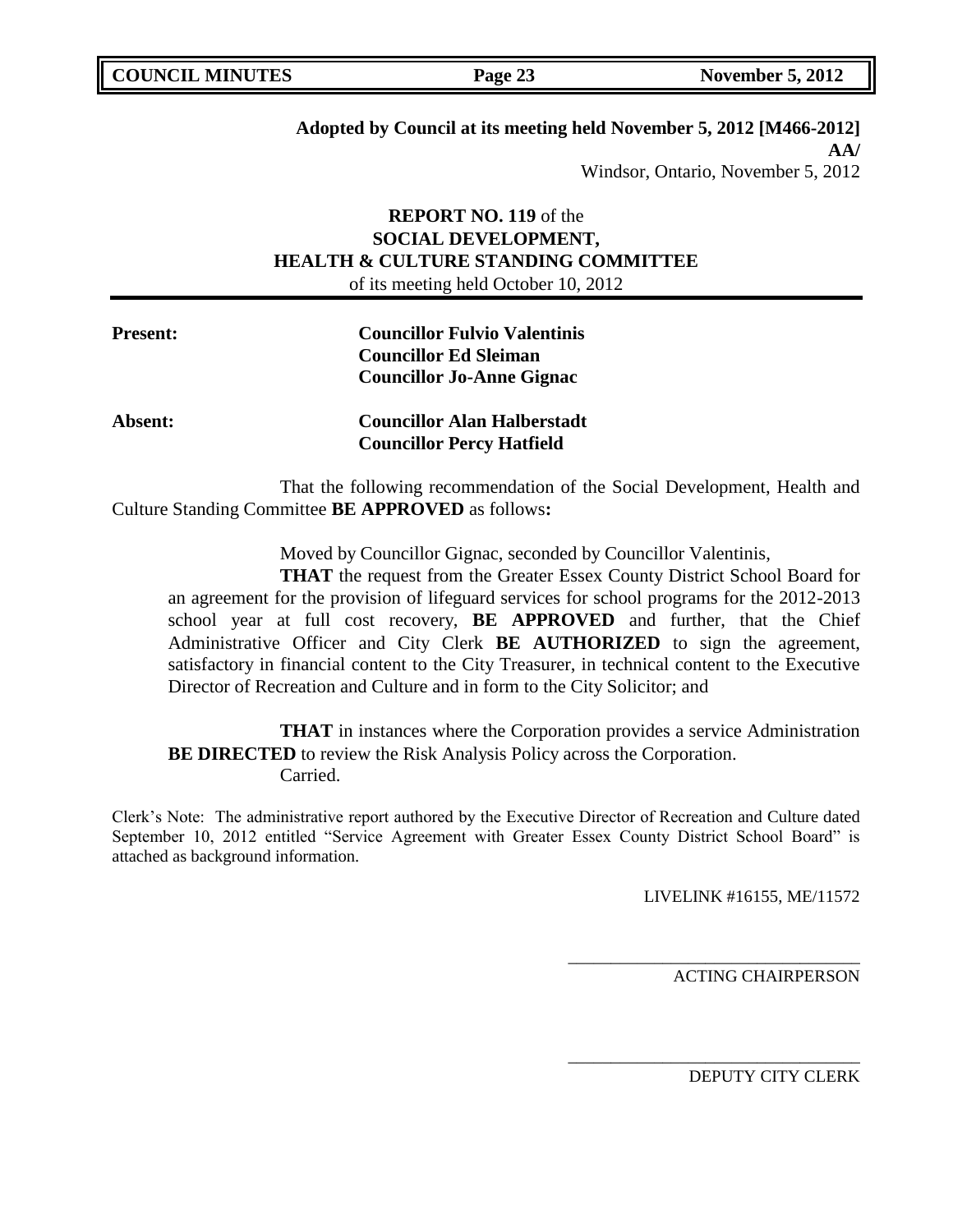| <b>COUNCIL MINUTES</b> |  |  |
|------------------------|--|--|
|------------------------|--|--|

# **Adopted by Council at its meeting held November 5, 2012 [M467-2012] AA/** Windsor, Ontario, November 5, 2012

# **REPORT NO. 120** of the **SOCIAL DEVELOPMENT, HEALTH & CULTURE STANDING COMMITTEE** of its meeting held October 10, 2012

| <b>Present:</b> | <b>Councillor Fulvio Valentinis</b> |
|-----------------|-------------------------------------|
|                 | <b>Councillor Ed Sleiman</b>        |
|                 | <b>Councillor Jo-Anne Gignac</b>    |
| <b>Absent:</b>  | <b>Councillor Alan Halberstadt</b>  |
|                 | <b>Councillor Percy Hatfield</b>    |

That the following recommendation of the Social Development, Health and Culture Standing Committee **BE APPROVED** as follows**:** 

Moved by Councillor Valentinis, seconded by Councillor Gignac,

**THAT** Report No. 83 of the Board of Directors, Willistead Manor Inc. concerning re-appointments to the Board of Directors **BE RECEIVED** for information. Carried.

Clerk"s Note: Report No. 83 of the Board of Directors, Willistead Manor Inc. is attached as background information.

ACTING CHAIRPERSON

\_\_\_\_\_\_\_\_\_\_\_\_\_\_\_\_\_\_\_\_\_\_\_\_\_\_\_\_\_\_\_\_\_\_

\_\_\_\_\_\_\_\_\_\_\_\_\_\_\_\_\_\_\_\_\_\_\_\_\_\_\_\_\_\_\_\_\_\_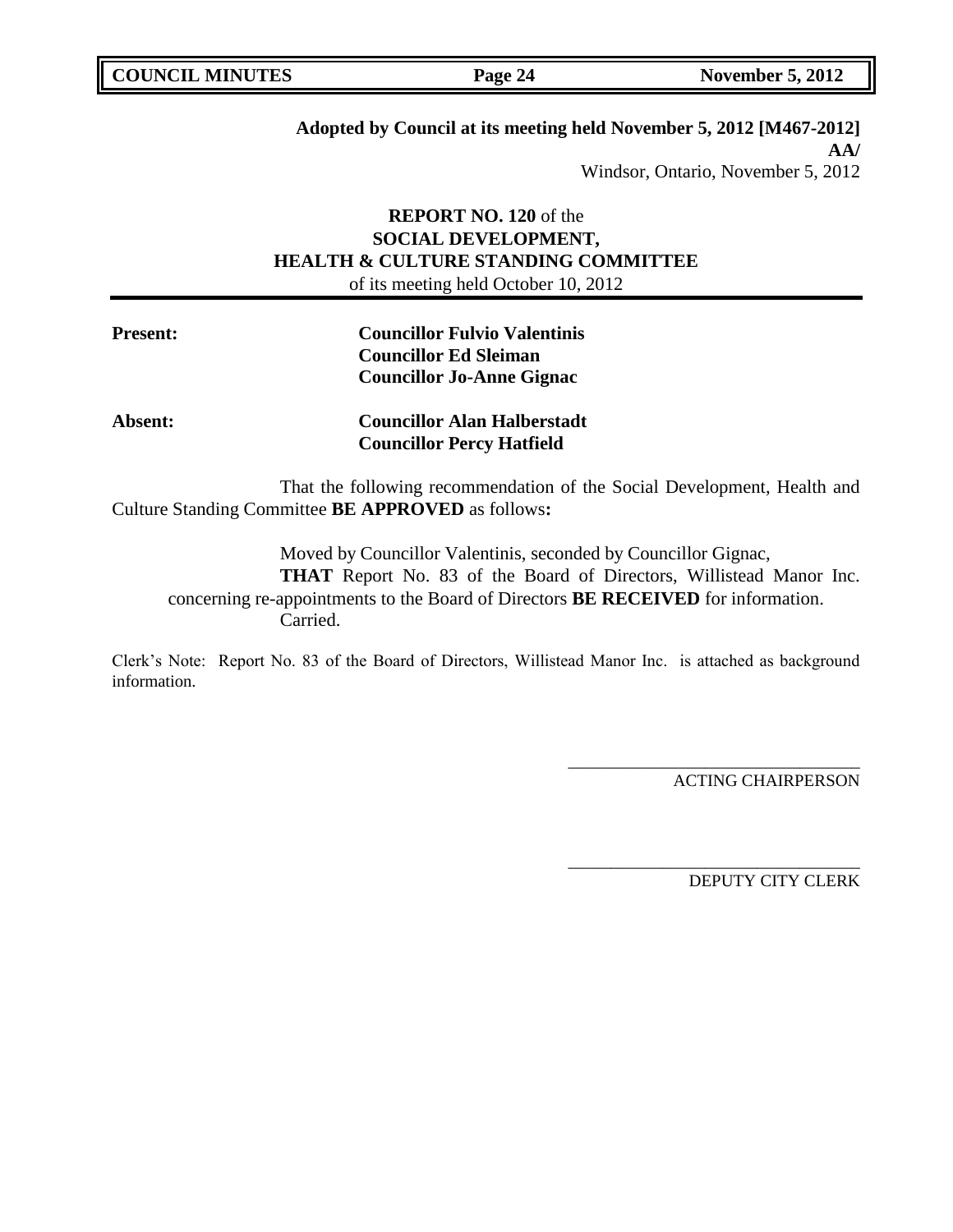| <b>COUNCIL MINUTES</b> |  |
|------------------------|--|
|                        |  |

# **Adopted by Council at its meeting held November 5, 2012 [M468-2012] AA/** Windsor, Ontario, November 5, 2012

# **REPORT NO. 121** of the **SOCIAL DEVELOPMENT, HEALTH & CULTURE STANDING COMMITTEE** of its meeting held October 10, 2012

| <b>Present:</b> | <b>Councillor Fulvio Valentinis</b> |  |
|-----------------|-------------------------------------|--|
|                 | <b>Councillor Ed Sleiman</b>        |  |
|                 | <b>Councillor Jo-Anne Gignac</b>    |  |
| <b>Absent:</b>  | <b>Councillor Alan Halberstadt</b>  |  |
|                 | <b>Councillor Percy Hatfield</b>    |  |
|                 |                                     |  |

That the following recommendation of the Social Development, Health and Culture Standing Committee **BE APPROVED** as follows**:** 

Moved by Councillor Gignac, seconded by Councillor Valentinis, **THAT** the minutes of the Executive Committee and the Board of Directors, Willistead Manor Inc. meeting held September 13, 2012 **BE RECEIVED** for information. Carried.

Clerk"s Note: The minutes of the Executive Committee and the Board of Directors, Willistead Manor Inc. meeting held September 13, 2012 is attached as background information.

ACTING CHAIRPERSON

\_\_\_\_\_\_\_\_\_\_\_\_\_\_\_\_\_\_\_\_\_\_\_\_\_\_\_\_\_\_\_\_\_\_

\_\_\_\_\_\_\_\_\_\_\_\_\_\_\_\_\_\_\_\_\_\_\_\_\_\_\_\_\_\_\_\_\_\_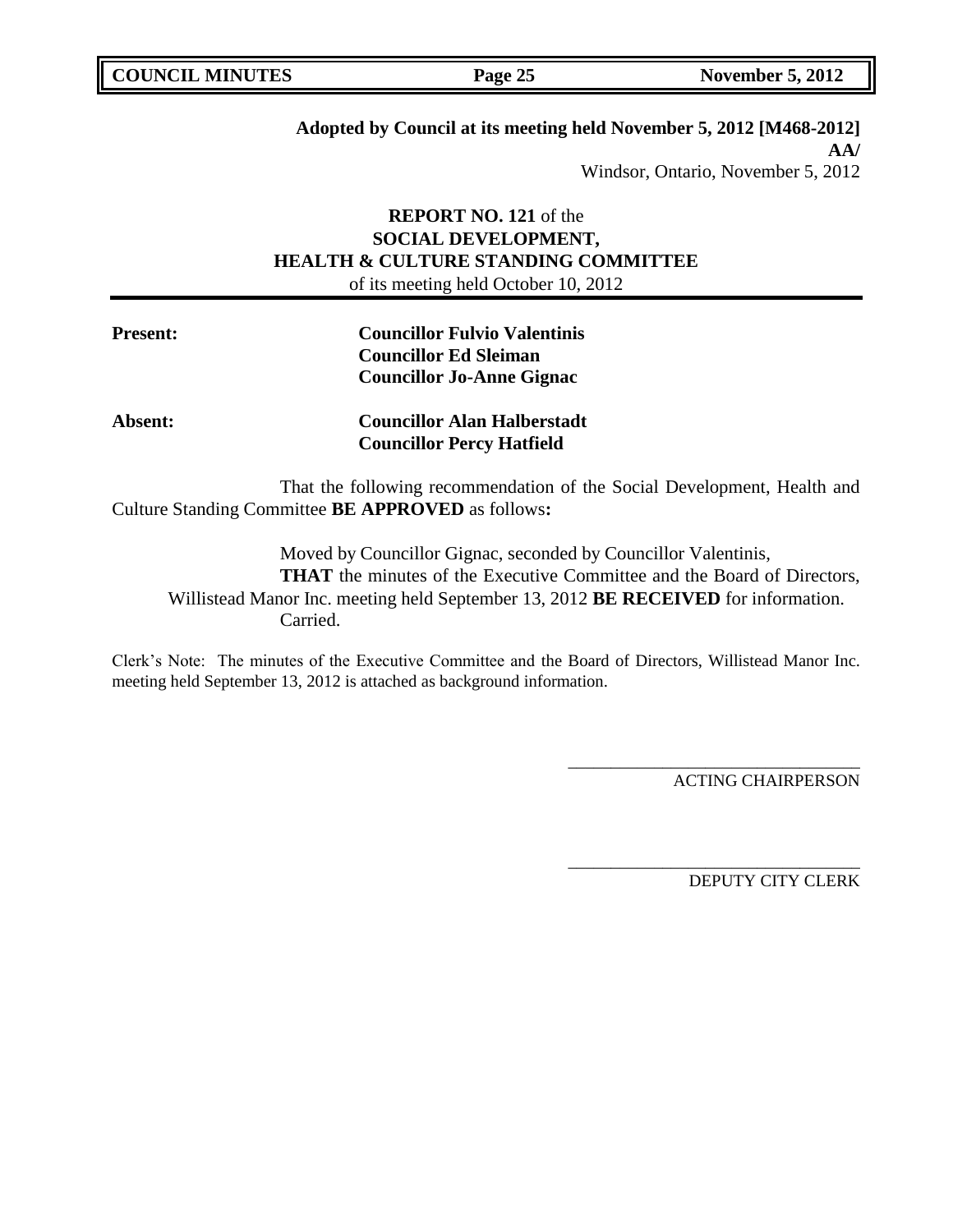| <b>COUNCIL MINUTES</b> | Page 26 | <b>November 5, 2012</b> |
|------------------------|---------|-------------------------|

# **Adopted by Council at its meeting held November 5, 2012 [M469-2012] AA/**

Windsor, Ontario, November 5, 2012

# **REPORT NO. 122** of the **SOCIAL DEVELOPMENT, HEALTH & CULTURE STANDING COMMITTEE** of its meeting held October 10, 2012

| <b>Present:</b> | <b>Councillor Fulvio Valentinis</b> |  |
|-----------------|-------------------------------------|--|
|                 | <b>Councillor Ed Sleiman</b>        |  |
|                 | <b>Councillor Jo-Anne Gignac</b>    |  |
| <b>Absent:</b>  | <b>Councillor Alan Halberstadt</b>  |  |
|                 | <b>Councillor Percy Hatfield</b>    |  |
|                 |                                     |  |

That the following recommendation of the Social Development, Health and Culture Standing Committee **BE APPROVED** as follows**:** 

Moved by Councillor Gignac, seconded by Councillor Valentinis, **THAT** the updated mandate for the Social Development, Health & Culture Standing Committee (updated September 2012) **BE RECEIVED** for information. Carried.

Clerk"s Note: The updated mandate for the Social Development, Health & Culture Standing Committee (updated September 2012) is attached as background information.

ACTING CHAIRPERSON

\_\_\_\_\_\_\_\_\_\_\_\_\_\_\_\_\_\_\_\_\_\_\_\_\_\_\_\_\_\_\_\_\_\_

\_\_\_\_\_\_\_\_\_\_\_\_\_\_\_\_\_\_\_\_\_\_\_\_\_\_\_\_\_\_\_\_\_\_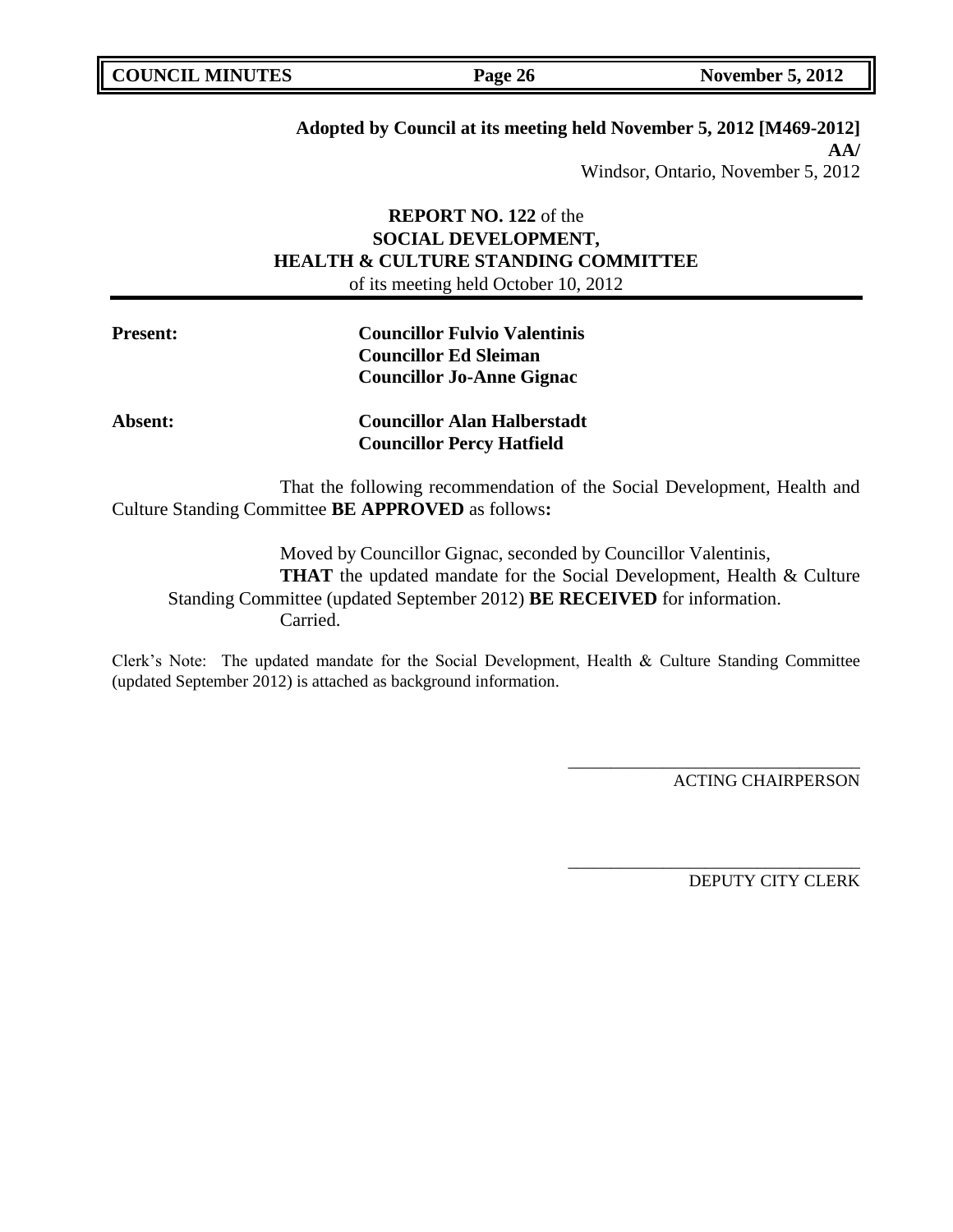| <b>COUNCIL MINUTES</b><br>Page 27 | <b>November 5, 2012</b> |
|-----------------------------------|-------------------------|
|-----------------------------------|-------------------------|

# **Adopted by Council at its meeting held November 5, 2012 [M470-2012]**

/AA Windsor, Ontario November 5, 2012

# **REPORT NO. 90** of the **PLANNING & ECONOMIC DEVELOPMENT STANDING COMMITTEE** of its meeting held October 9, 2012

# **Present: Councillor Bill Marra, Chair Councillor Percy Hatfield Councillor Hilary Payne Councillor Ed Sleiman**

**Regrets: Councillor Drew Dilkens**

That the following recommendations of the Planning Standing Committee **BE APPROVED** as follows**:** 

Moved by Councillor Sleiman, seconded by Councillor Hatfield

**THAT** the City of Windsor Official Plan **BE AMENDED** as shown in Schedule 'A' regarding changes to Section 11.7 Site Plan Control; and

**THAT** the City Solicitor **BE DIRECTED** to prepare a By-law to amend Site Plan Control By-law 1-2004 to incorporate these amendments in proposed OPA No. 89 once the appeal period has lapsed.

Carried.

*Clerk's Note:*The report authored by the City Planner dated September 19, 2012 entitled "Official Plan Amendment No. 89 – Section 11.7 Site Plan Control" is *attached* as background information.

**Livelink # 16150, ZO/11554**

**\_\_\_\_\_\_\_\_\_\_\_\_\_\_\_\_\_\_\_\_\_\_\_\_\_\_\_\_\_\_\_\_\_\_**

\_\_\_\_\_\_\_\_\_\_\_\_\_\_\_\_\_\_\_\_\_\_\_\_\_\_\_\_\_\_\_\_\_\_

**CHAIRPERSON**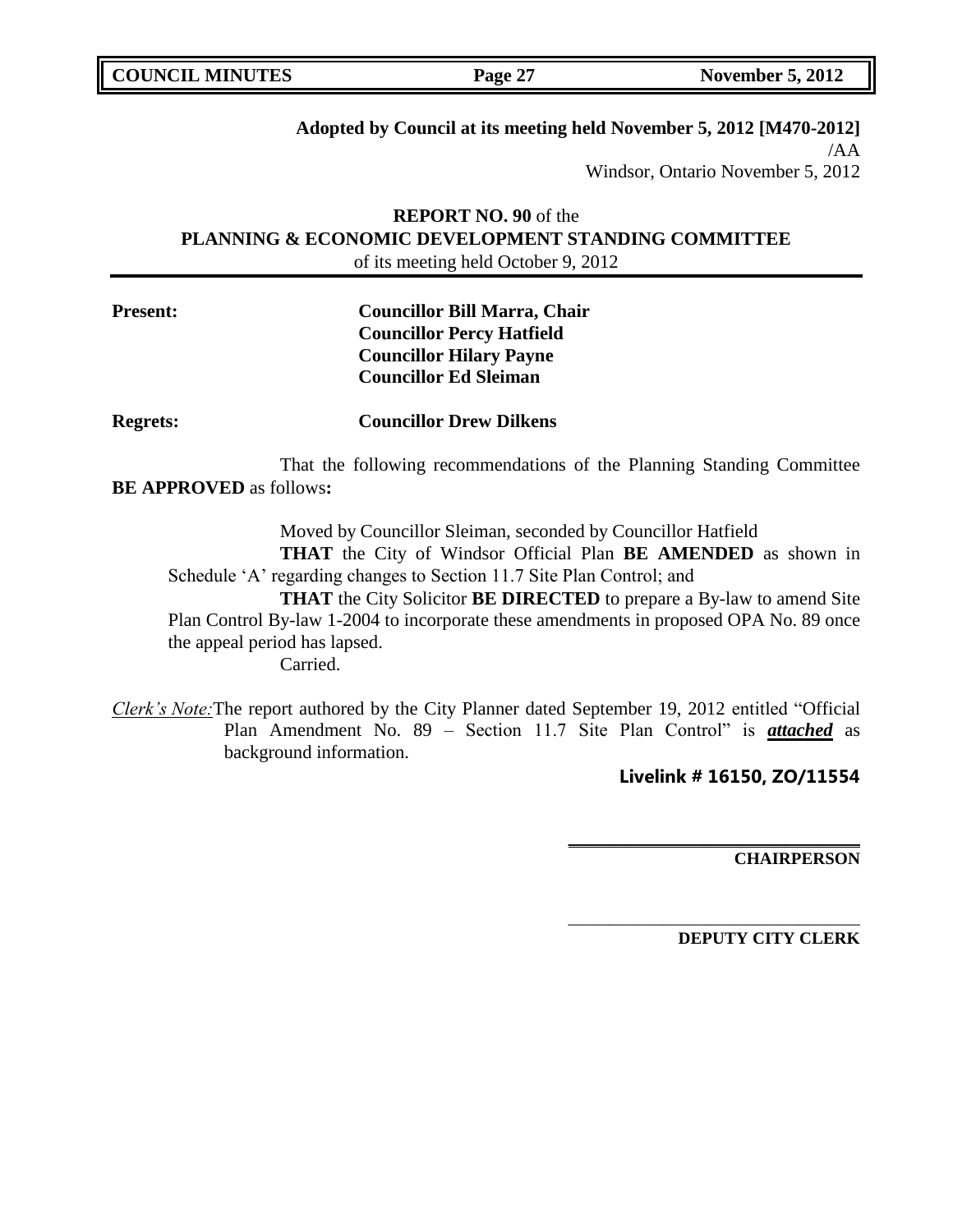| <b>COUNCIL MINUTES</b> | Page 28 | <b>November 5, 2012</b> |
|------------------------|---------|-------------------------|
|                        |         |                         |

#### **Adopted by Council at its meeting held November 5, 2012 [M471-2012]** /AA

Windsor, Ontario November 5, 2012

# **REPORT NO. 91** of the **PLANNING AND ECONOMIC DEVELOPMENT STANDING COMMITTEE** of its meeting held October 9, 2012

# **Present: Councillor Bill Marra, Chair Councillor Percy Hatfield Councillor Hilary Payne Councillor Ed Sleiman**

**Regrets: Councillor Drew Dilkens**

That the following recommendations of the Planning Standing Committee **BE APPROVED** as follows**:** 

Moved by Councillor Sleiman, seconded by Councillor Payne

That Report No. 312 of the Windsor Heritage Committee of its meeting held September 12, 2012 regarding the Heritage Designation By-law for two of the four units of the Quadruplex at 534 and 536 Kildare Road **BE ADOPTED** as presented.

Carried.

*Clerk's Note:*Report No. 312 of the Windsor Heritage Committee (regarding Quadruplex, 534 and 536 Kildare Road, Amend Heritage Designation) is *attached* as background information.

**Livelink # 16137**

**CHAIRPERSON** 

DEPUTY CITY CLERK

**\_\_\_\_\_\_\_\_\_\_\_\_\_\_\_\_\_\_\_\_\_\_\_\_\_\_\_\_\_\_\_\_\_\_**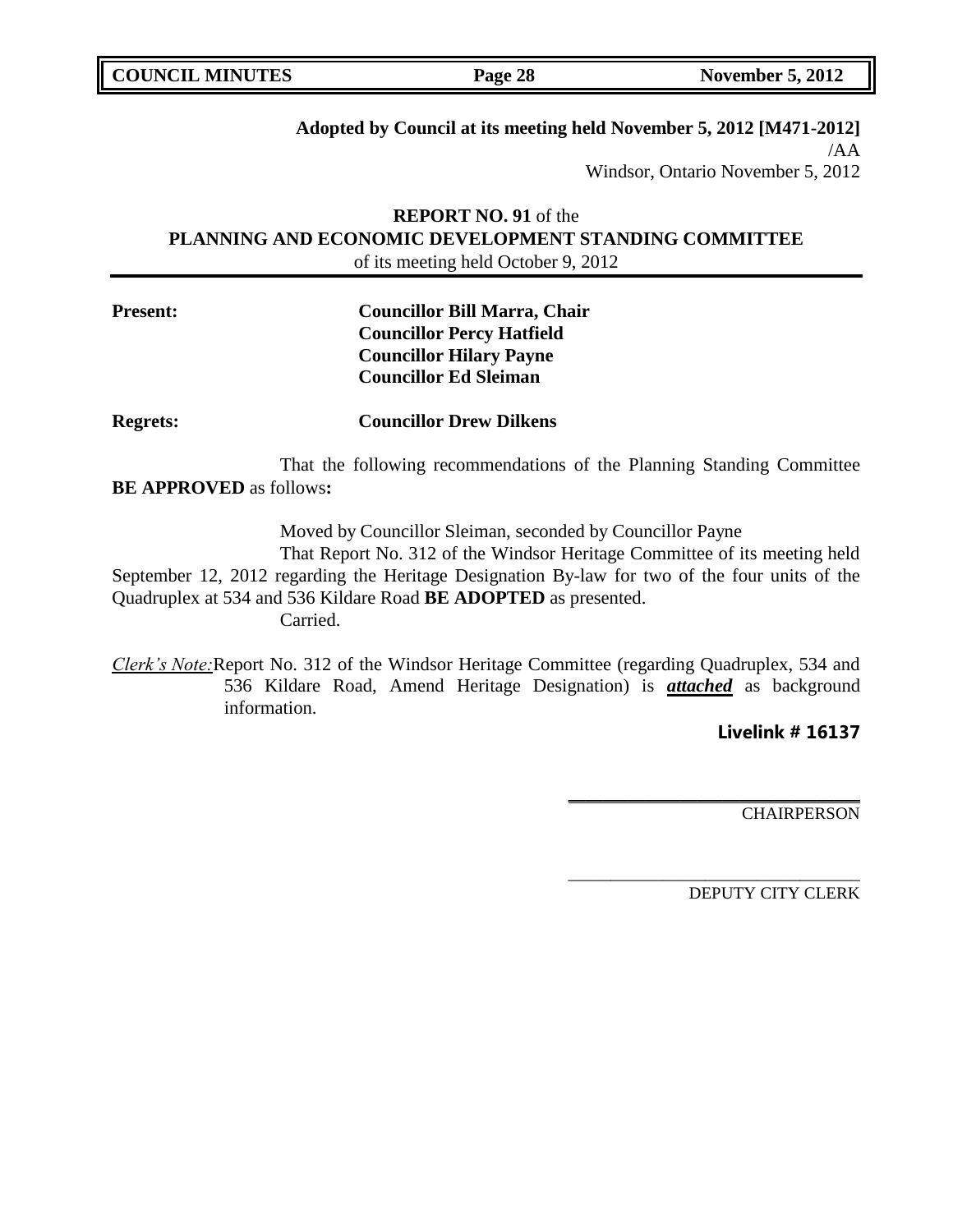| <b>COUNCIL MINUTES</b> | Page 29 | <b>November 5, 2012</b> |
|------------------------|---------|-------------------------|
|------------------------|---------|-------------------------|

## **Adopted by Council at its meeting held November 5, 2012 [M472-2012]** /AA

Windsor, Ontario November 5, 2012

# **REPORT NO. 92** of the **PLANNING AND ECONOMIC DEVELOPMENT STANDING COMMITTEE** of its meeting held October 9, 2012

# **Present: Councillor Bill Marra, Chair Councillor Percy Hatfield Councillor Hilary Payne Councillor Ed Sleiman**

**Regrets: Councillor Drew Dilkens**

That the following recommendations of the Planning Standing Committee **BE APPROVED** as follows**:** 

Moved by Councillor Sleiman, seconded by Councillor Payne

That Report No. 313 of the Windsor Heritage Committee of its meeting held September 12, 2012 regarding properties of cultural heritage value or interest **BE ADOPTED** as presented.

Carried.

*Clerk's Note:*Report No. 313 of the Windsor Heritage Committee (Windsor Municipal Heritage Register – Add and Remove Listings) is *attached* as background information.

**Livelink # 16135**

**CHAIRPERSON** 

DEPUTY CITY CLERK

**\_\_\_\_\_\_\_\_\_\_\_\_\_\_\_\_\_\_\_\_\_\_\_\_\_\_\_\_\_\_\_\_\_\_**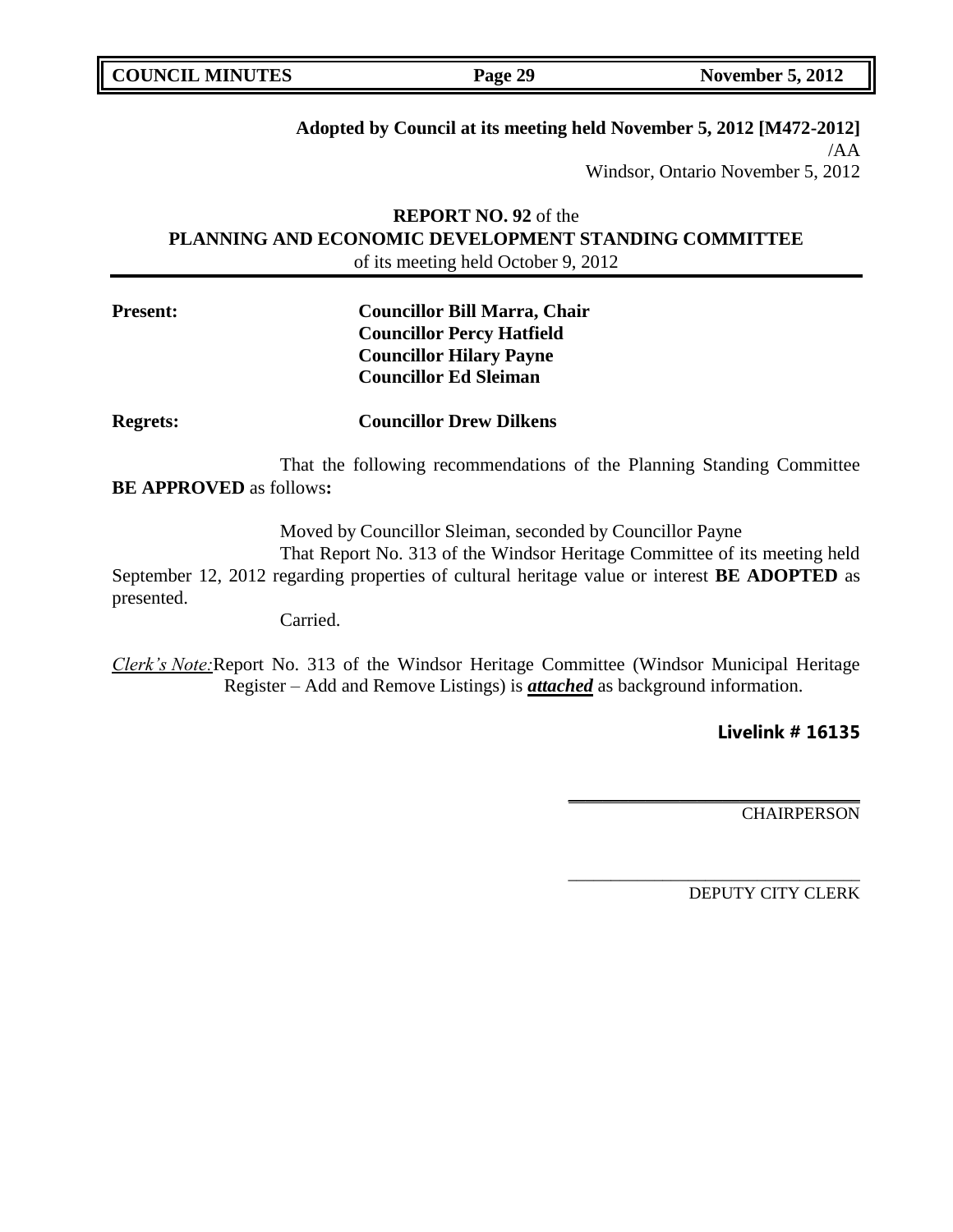# **Adopted by Council at its meeting held November 5, 2012 [M473-2012]**

/AA Windsor, Ontario November 5, 2012

# **REPORT NO. 93** of the **PLANNING & ECONOMIC DEVELOPMENT STANDING COMMITTEE** of its meeting held October 9, 2012

# **Present: Councillor Bill Marra, Chair Councillor Percy Hatfield Councillor Hilary Payne Councillor Ed Sleiman**

**Regrets: Councillor Drew Dilkens**

That the following recommendations of the Planning Standing Committee **BE APPROVED** as follows**:** 

Moved by Councillor Hatfield, seconded by Councillor Payne **THAT** the minutes of the Windsor Heritage Committee held September 12, 2012 **BE RECEIVED** for information. Carried.

*Clerk's Note:*The minutes of the Windsor Heritage Committee meeting held September 12, 2012 are *attached* as background information.

**CHAIRPERSON** 

DEPUTY CITY CLERK

**\_\_\_\_\_\_\_\_\_\_\_\_\_\_\_\_\_\_\_\_\_\_\_\_\_\_\_\_\_\_\_\_\_\_**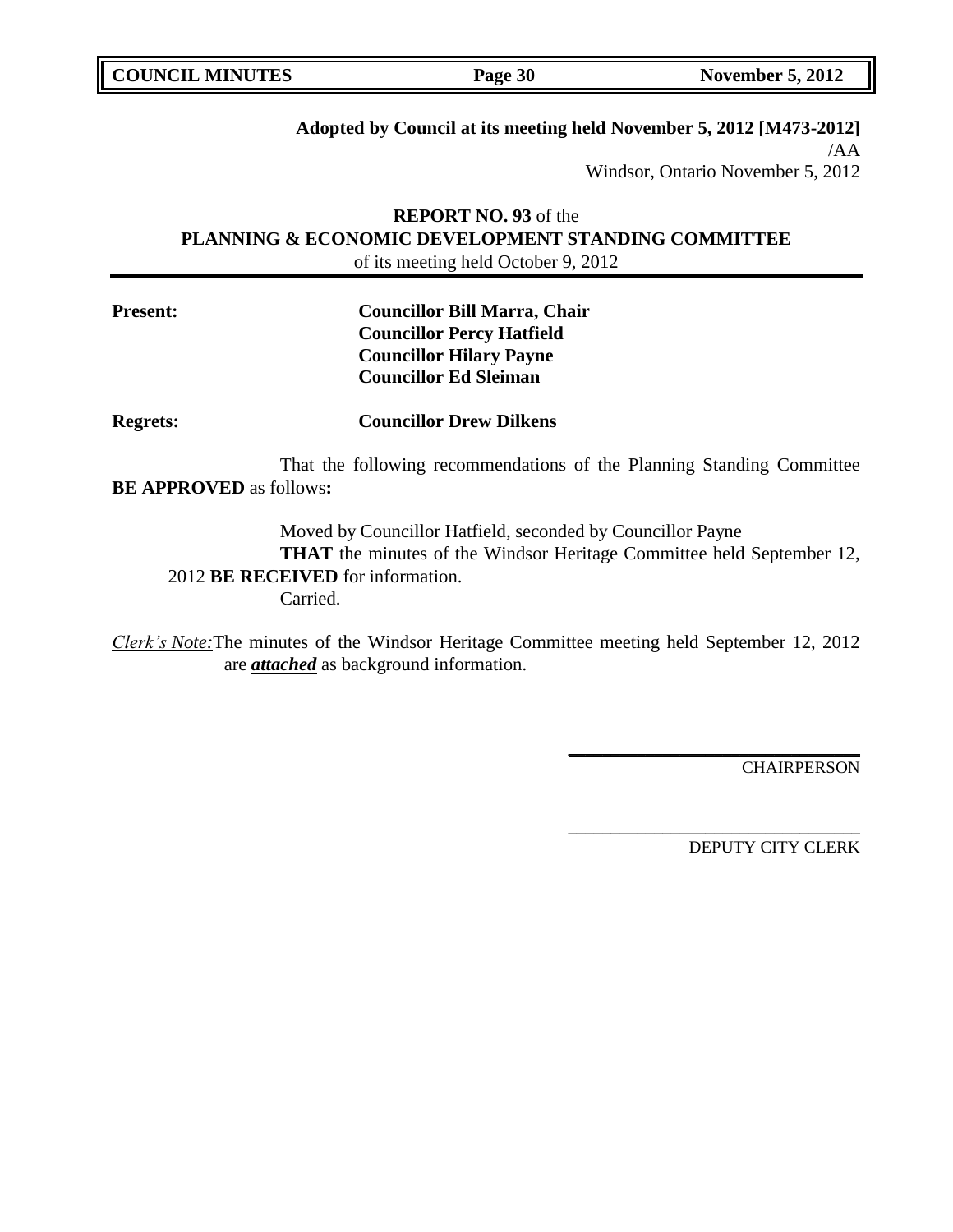| <b>COUNCIL MINUTES</b><br><b>November 5, 2012</b><br>Page 31 |
|--------------------------------------------------------------|
|--------------------------------------------------------------|

# **Adopted by Council at its meeting held November 5, 2012 [M474-2012]**

/AA Windsor, Ontario November 5, 2012

# **REPORT NO. 94** of the **PLANNING & ECONOMIC DEVELOPMENT STANDING COMMITTEE** of its meeting held October 9, 2012

# **Present: Councillor Bill Marra, Chair Councillor Percy Hatfield Councillor Hilary Payne Councillor Ed Sleiman**

**Regrets: Councillor Drew Dilkens**

That the following recommendations of the Planning Standing Committee **BE APPROVED** as follows**:** 

Moved by Councillor Sleiman, seconded by Councillor Payne **THAT** the minutes of the Windsor Heritage Committee held June 13, 2012 **BE RECEIVED** for information. Carried.

*Clerk's Note:*The minutes of the Windsor Heritage Committee meeting held June 13, 2012 are *attached* as background information.

**CHAIRPERSON**

**DEPUTY CITY CLERK**

**\_\_\_\_\_\_\_\_\_\_\_\_\_\_\_\_\_\_\_\_\_\_\_\_\_\_\_\_\_\_\_\_\_\_**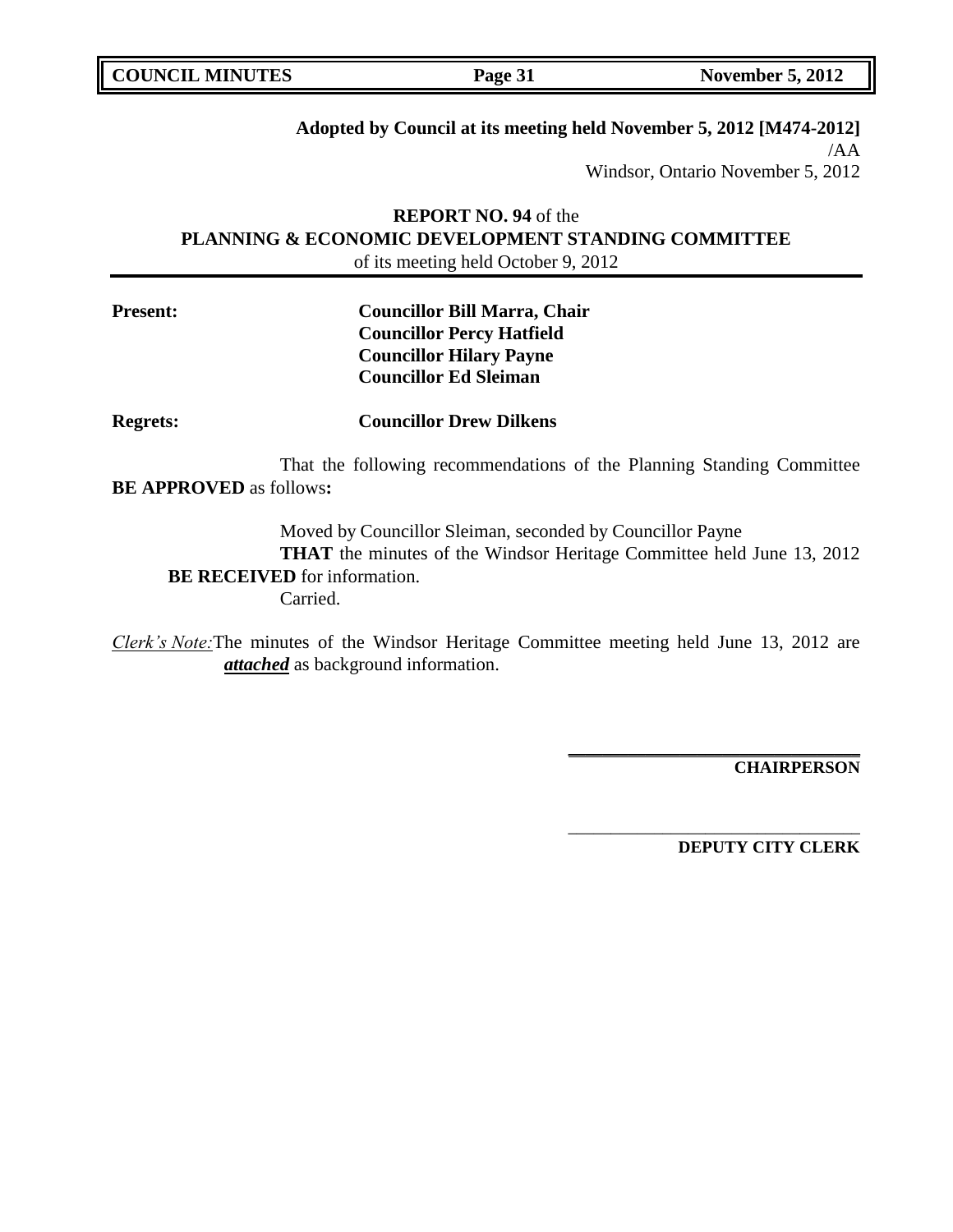# **Adopted by Council at its meeting held November 5, 2012 [M475-2012]**

/AA Windsor, Ontario November 5, 2012

# **REPORT NO. 95** of the **PLANNING & ECONOMIC DEVELOPMENT STANDING COMMITTEE** of its meeting held October 9, 2012

# **Present: Councillor Bill Marra, Chair Councillor Percy Hatfield Councillor Hilary Payne Councillor Ed Sleiman**

**Regrets: Councillor Drew Dilkens**

That the following recommendations of the Planning Standing Committee **BE APPROVED** as follows**:** 

Moved by Councillor Hatfield, seconded by Councillor Payne **THAT** the minutes of the Windsor BIA Advisory Committee meeting held June 25, 2012 **BE RECEIVED** for information. Carried.

*Clerk's Note:*The minutes of the Windsor BIA Advisory Committee meeting held June 25, 2012 are *attached* as background information.

**CHAIRPERSON** 

DEPUTY CITY CLERK

\_\_\_\_\_\_\_\_\_\_\_\_\_\_\_\_\_\_\_\_\_\_\_\_\_\_\_\_\_\_\_\_\_\_